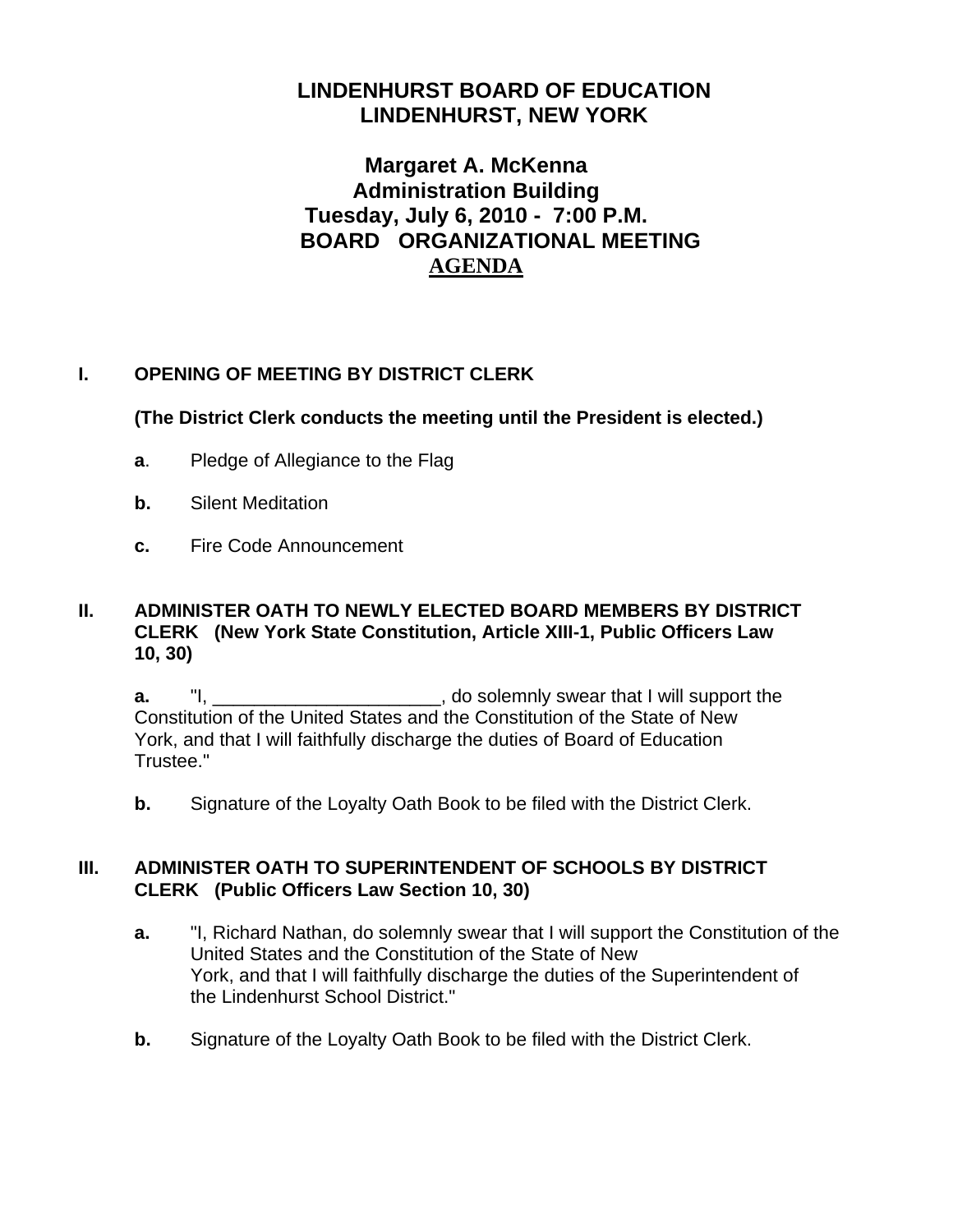# **IV. ELECTION OF OFFICERS**

(In the past, the Board has selected a new President and Vice-President by paper ballot after nominations. A roll call vote is also legal - Board's choice.) Paper Ballot: After the nominations for the officers, paper ballots are tallied by the Clerk. This is done until someone obtains a majority.

 Note: It is not necessary to second a nomination for President and Vice-President. There must be a majority vote to close nominations.

## **a**. **ELECTION OF THE PRESIDENT OF THE BOARD**

(Education Law 1701, 2504, 2563)

- 1. Nominations
- 2. Vote
- 3. Administer Oath to the President by the District Clerk: (New York State Constitution, Article XIII-1, Public Officers Law 10, 30)

 "I, \_\_\_\_\_\_\_\_\_\_\_\_\_\_\_\_\_, do solemnly swear that I will support the Constitution of the United States and the Constitution of the State of New York, and that I will faithfully discharge the duties of the President of the Board of Education."

4. The President becomes the Chairman of the meeting.

## **b. ELECTION OF THE VICE-PRESIDENT OF THE BOARD** (Ed. Law 1701, 2504)

- 1. Nominations
- 2. Vote
- 3. Administer Oath to the Vice-President by the District Clerk: (New York State Constitution, Article XIII-1, Public Officers Law 10, 30)

 "I, \_\_\_\_\_\_\_\_\_\_\_\_\_\_\_\_\_\_\_\_, do solemnly swear that I will support the Constitution of the United States and the Constitution of the State of New York, and that I will faithfully discharge the duties of the Vice-President of the Board of Education."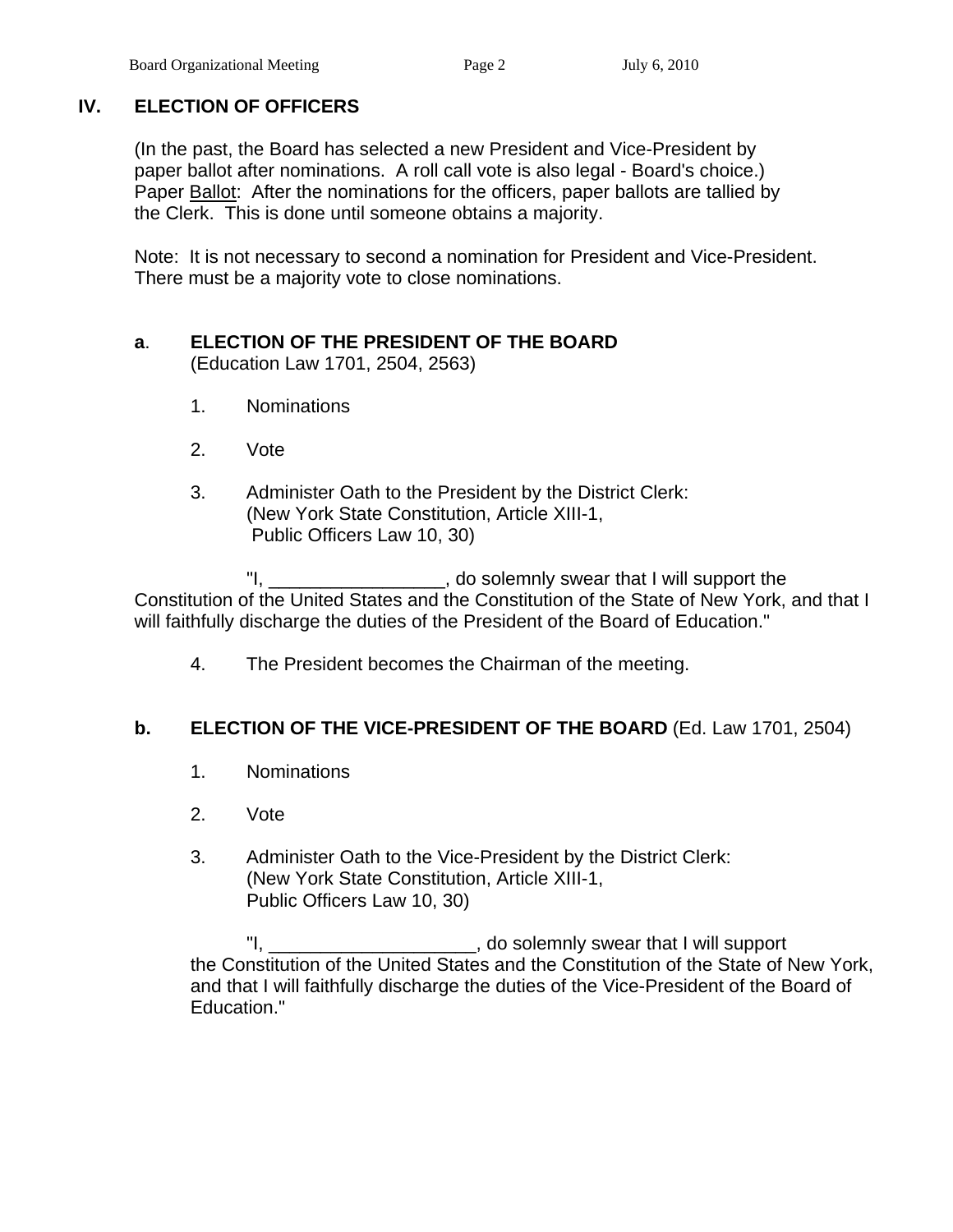## **V. APPOINTMENT OF OFFICERS**

 **a. DISTRICT TREASURER** (Ed. Law 2114, 2130, 2503; Comm's. Reg. 170.2)

Upon a motion made by \_\_\_\_\_\_\_\_\_\_\_\_\_, seconded by \_\_\_\_\_\_\_\_\_\_\_\_\_, the following resolution is offered:

**RESOLVED,** that Ms. Rosalia Seiter be and is hereby appointed District Treasurer to serve at the pleasure of the Board of Education during the 2010-2011 school year.

Ayes **Axes Axes Axes Axes Axes Axes Axes Axes Axes Axes Axes Axes Axes Axes Axes Axes Axes Axes Axes Axes Axes Axes Axes Axes Axes Axes Axes Axes Axes Axes Axes** or and the contract of the contract of the contract of the contract of the contract of the contract of the contract of the contract of the contract of the contract of the contract of the contract of the contract of the con

Nays **Nation Defeated Notion Defeated** 

 Administer Oath to the District Treasurer by the District Clerk: (New York State Constitution, Article XIII-1, Public Officers Law 10,30)

"I, The solemnly swear that I will support the Constitution of the United States and the Constitution of the State of New York, and that I will faithfully discharge the duties of the District Treasurer of the Board of Education."

#### **b**. **DISTRICT CLERK** (Ed. Law 2114, 2130, 2503; Comm's. Reg. 170.2)

Upon a motion made by \_\_\_\_\_\_\_\_\_\_\_\_\_, seconded by \_\_\_\_\_\_\_\_\_\_\_\_\_, the following resolution is offered:

 **RESOLVED,** that Mary Lou Gates be and is hereby appointed District Clerk to serve at the pleasure of the Board of Education during the 2010-2011 school year at an annual stipend of \$4,500.00 (The stipend for 2006-2010 was \$4,500.00.)

| Ayes        | <b>Motion Carried</b>  |
|-------------|------------------------|
|             |                        |
| <b>Nays</b> | <b>Motion Defeated</b> |

 Administer Oath to District Clerk by the Board President: (New York State Constitution, Article XIII-1, Public Officers Law 10, 30)

 "I, \_\_\_\_\_\_\_\_\_\_\_\_\_\_\_, do solemnly swear that I will support the Constitution of the United States and the Constitution of the State of New York, and that I will faithfully discharge the duties of the District Clerk of the Board of Education."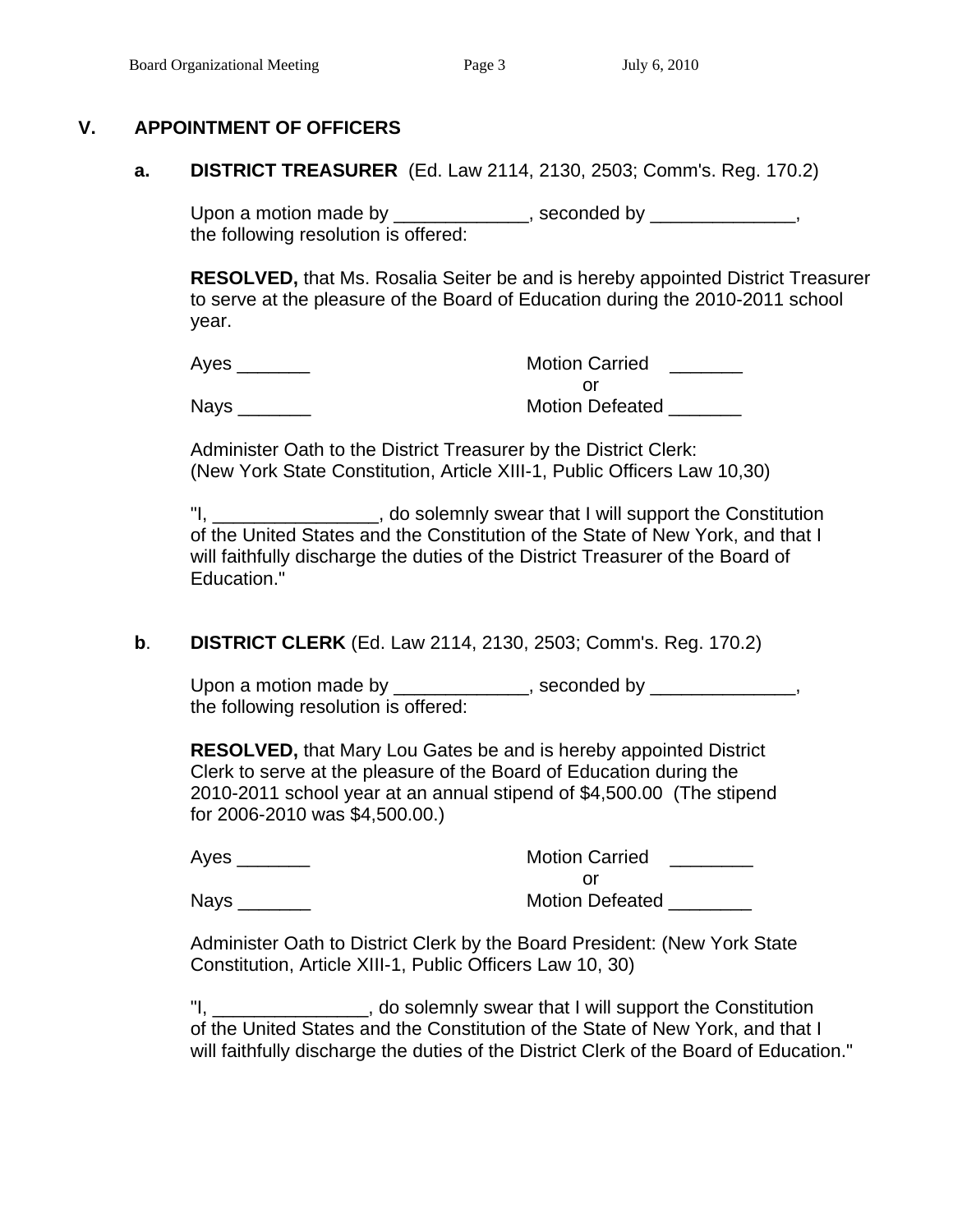#### **VI. DESIGNATIONS**

#### **a. OFFICIAL BANK DEPOSITORY - ALL FUNDS**  (Ed. Law 2129, 2130) (Comm's. Reg. 170.2)

Upon a motion made by \_\_\_\_\_\_\_\_\_\_\_\_\_, seconded by \_\_\_\_\_\_\_\_\_\_\_\_\_, the following resolution is offered:

> **RESOLVED,** that the following Banks and/or Trust Companies be and are hereby designated as the official depositories for the funds shown during the school year 2010-2011:

1. JPMorgan Chase Bank, 395 N. Service Road, Melville, N.Y. 11747

 General Fund Checking N.O.W. Premier Government Money Market Trust & Agency Checking N.O.W. School Lunch Checking N.O.W. Payroll Checking N.O.W. Starr Hacker Checking Starr Hacker Savings Susan M. Clyne Memorial Scholarship Scholarship Account Excel Bond Referendum Checking Excel Bond Referendum Money Market Special Aid Fund Checking Capital Fund Checking Capital Fund Money Market Debt Service Money Market

2. TD Bank, 155 Pinelawn Road, Melville, New York 11747

General Fund Money Market

3. Capital One Bank, 275 Broadhollow Road, Melville, NY 11747

General Fund Money Market

4. Suffolk Federal Credit Union, 3681 Horseblock Road, Medford, NY

General Fund Savings

| Ayes        | <b>Motion Carried</b>  |
|-------------|------------------------|
|             |                        |
| <b>Nays</b> | <b>Motion Defeated</b> |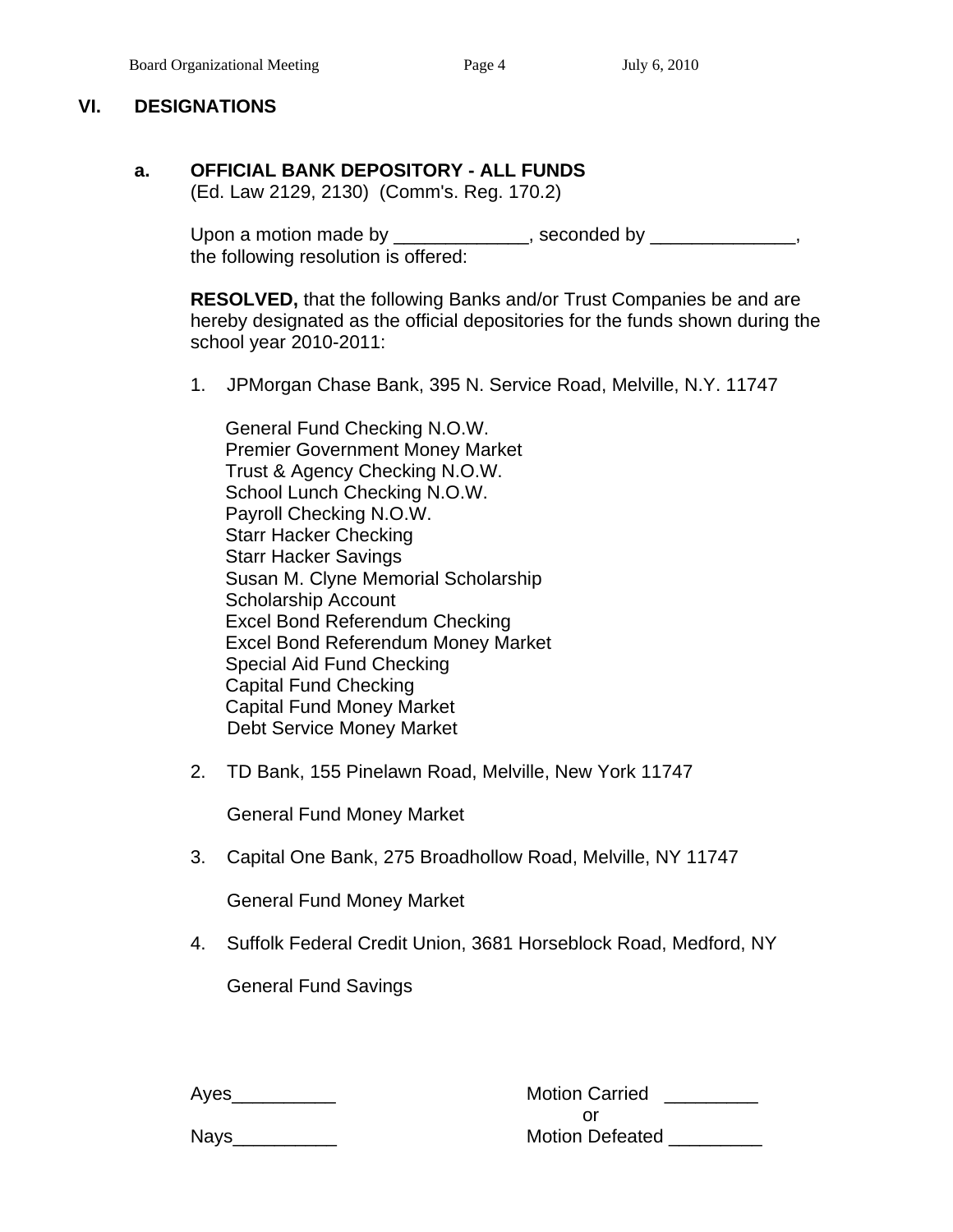## **b. REGULAR MONTHLY MEETINGS** (Ed. Law 1708 [quarterly], 2504)

Upon a motion made by \_\_\_\_\_\_\_\_\_\_\_\_\_, seconded by \_\_\_\_\_\_\_\_\_\_\_\_, the following resolution is offered:

**RESOLVED,** that whenever possible, the Regular Business Meetings of the Lindenhurst Board of Education will be held on the first Wednesday of the Month at 7:00 p.m. in the All-Purpose Room of the Margaret A. McKenna Administration Building; Board of Education Workshops when necessary will be held on the second Wednesday of the month at 7:00 p.m. in the Board Room of the Margaret A McKenna Administration Building; and the Community Forums will be held on the third Wednesday of the month, when scheduled, and will be held in the various school buildings of the district in accordance with the enclosed schedule for the 2010-2011 school year.

Note: See Enclosure #1

| Aves | <b>Motion Carried</b>  |
|------|------------------------|
|      |                        |
| Nays | <b>Motion Defeated</b> |

#### **c. OFFICIAL NEWSPAPERS** (Ed. Law 2005) (Gen. Mun. Law 103)

Upon a motion made by \_\_\_\_\_\_\_\_\_\_\_\_\_, seconded by \_\_\_\_\_\_\_\_\_\_\_\_\_, the following resolution is offered:

**RESOLVED,** that Newsday be designated as the primary school district newspaper and the Neighborhood Newspaper, be designated a secondary newspaper for the 2010-2011 school year.

| Ayes | <b>Motion Carried</b>  |
|------|------------------------|
|      |                        |
| Nays | <b>Motion Defeated</b> |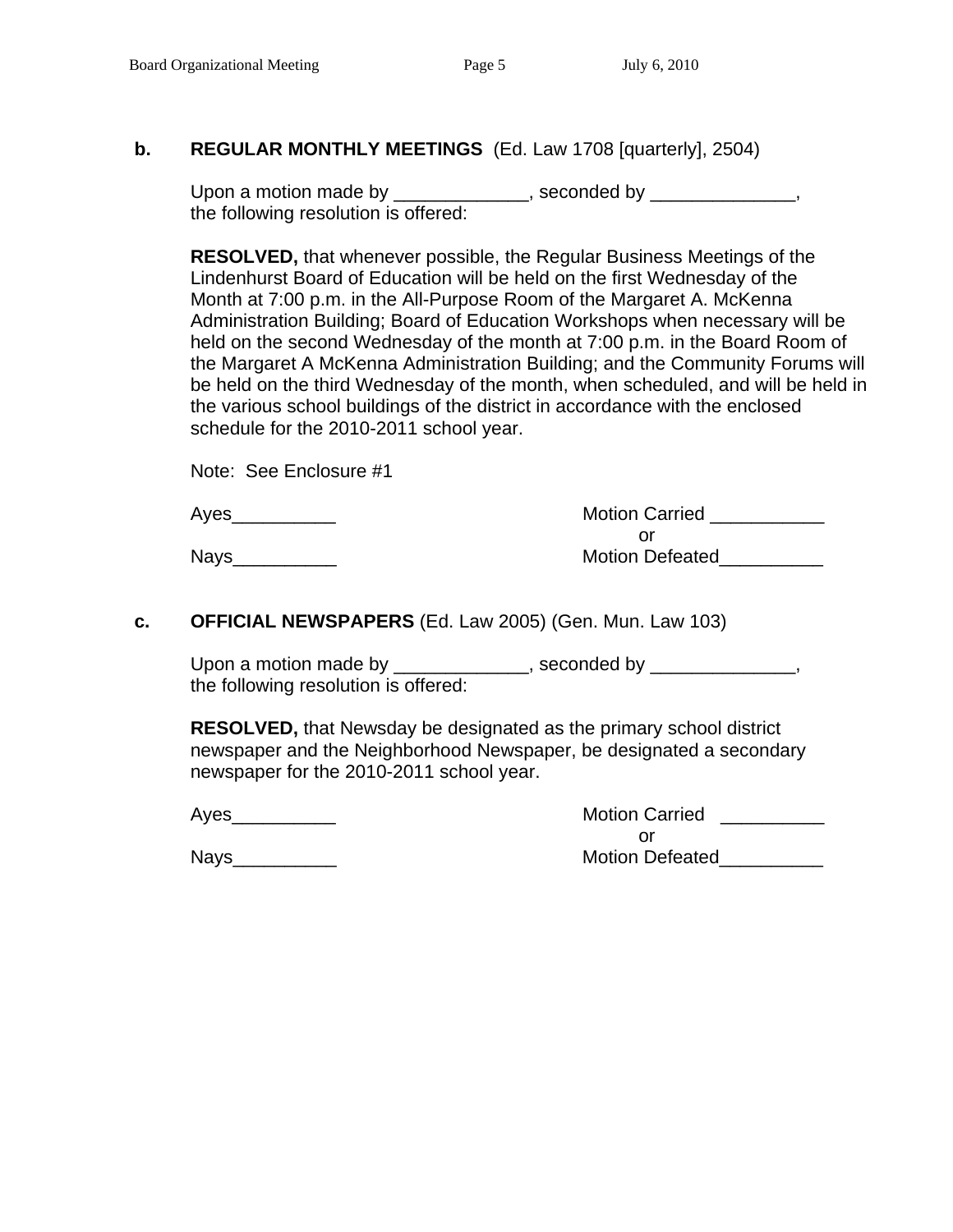### **VII. OTHER APPOINTMENTS**

#### **a. SCHOOL ATTORNEY** (Policy No. 2270)

Upon a motion made by \_\_\_\_\_\_\_\_\_\_\_\_\_, seconded by \_\_\_\_\_\_\_\_\_\_\_\_\_, the following resolution is offered:

 **RESOLVED,** that the firm of Lamb & Barnosky, LLP, be appointed to serve as School Attorney for the 2010-2011 school year, at an annual fee of \$47,500.00 The hourly rate will be capped at \$ 230.00 for partners and associates. (See attached; fee for 2009-2010 was \$45,000; hourly rate for partners \$225.00)

 Ayes\_\_\_\_\_\_\_\_\_\_ Motion Carried \_\_\_\_\_\_\_\_\_\_ or and the state of the state of the state of the state of the state of the state of the state of the state of Nays\_\_\_\_\_\_\_\_\_\_ Motion Defeated\_\_\_\_\_\_\_\_\_\_

## **b. CHIEF LABOR COUNSEL**

Upon a motion made by \_\_\_\_\_\_\_\_\_\_\_\_\_, seconded by \_\_\_\_\_\_\_\_\_\_\_\_\_, the following resolution is offered:

 **RESOLVED,** that the firm of Guercio and Guercio, be appointed to serve as Chief Labor Counsel for the period from July 1, 2010 through June 30, 2013 at an annual fee of \$40,000.00. The hourly rate will be capped at \$225.00 per hour. (fee for 2006-2010 was \$38,000; hourly rate for partners \$215.00)

Ayes extending the Motion Carried Ayes and Motion Carried Ayes and Motion Carried Ayes and Motion Carried Ayes or and the state of the state of the state of the state of the state of the state of the state of the state of Nays extending the contract of the Motion Defeated

#### **c. BOND COUNSEL**

Upon a motion made by \_\_\_\_\_\_\_\_\_\_\_\_\_, seconded by \_\_\_\_\_\_\_\_\_\_\_\_\_, the following resolution is offered:

 **RESOLVED,** that the firm of Hawkins, Delafield & Wood be appointed to serve as Bond Counsel for the 2010-2011 school year for Tax Anticipation Notes and Serial Bonds at an annual fee as listed in the attached engagement letter.

| Ayes | <b>Motion Carried</b>  |
|------|------------------------|
|      |                        |
| Nays | <b>Motion Defeated</b> |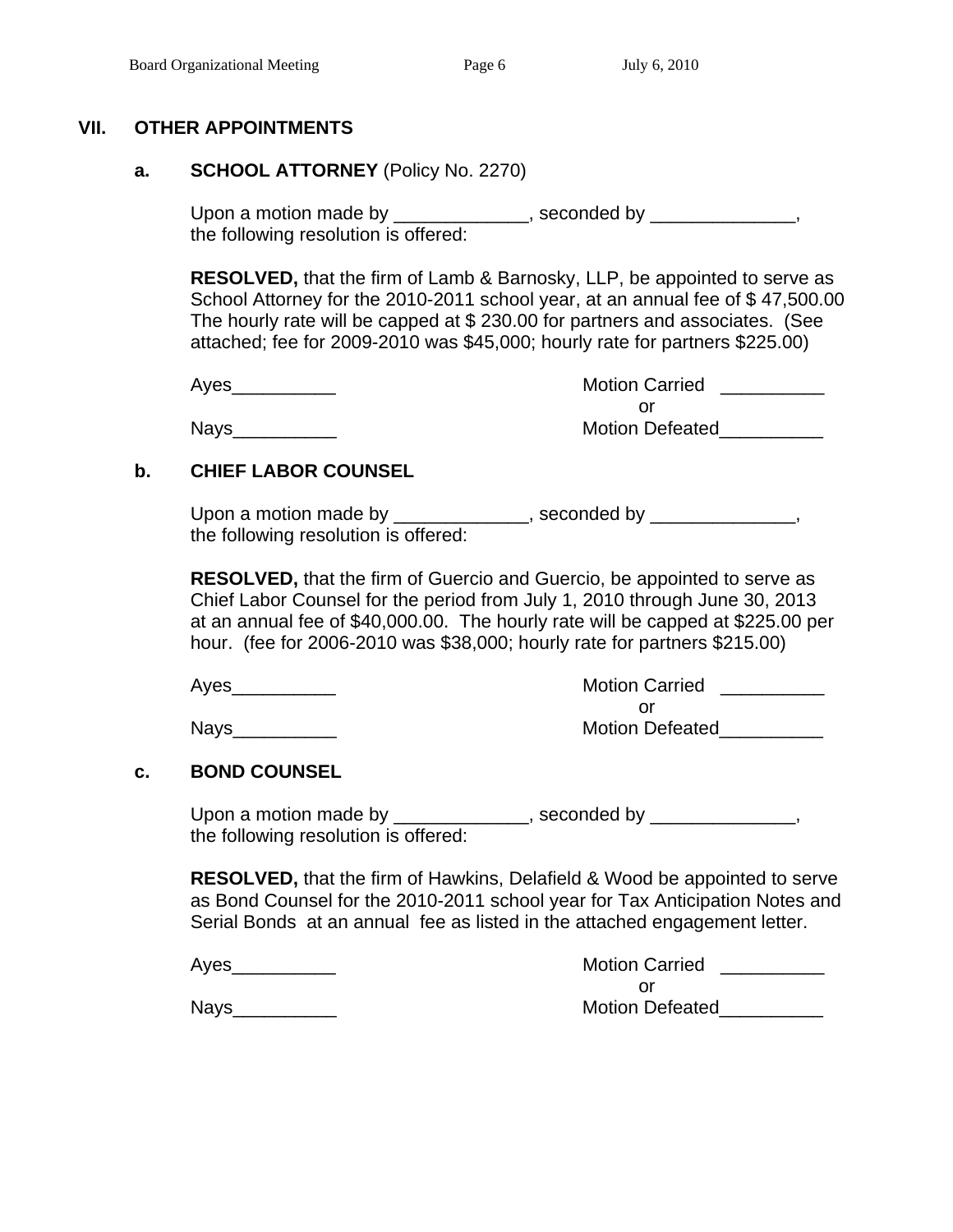#### **d. SCHOOL BOARD SECRETARY** (School District Policy 2230)

Upon a motion made by \_\_\_\_\_\_\_\_\_\_\_\_\_, seconded by \_\_\_\_\_\_\_\_\_\_\_\_, the following resolution is offered:

 **RESOLVED,** that Mary Lou Gates, be appointed School Board Secretary to serve at the pleasure of the Board of Education during the 2010-2011 school year at a stipend of \$200.00 per meeting. (Stipend for 2003- 2010 was \$200.00 per meeting.)

| Ayes | <b>Motion Carried</b>  |
|------|------------------------|
|      |                        |
| Nays | <b>Motion Defeated</b> |

## **e. SCHOOL PHYSICIANS** (Ed. Law 902, 1709-21;Comm's. Reg. 136.2)

| Upon a motion made by | , seconded by                                                        |
|-----------------------|----------------------------------------------------------------------|
|                       | the enclosed Schedule D, No. 1 (2010-2011) is offered: (Ed. Law 902) |

Note: See enclosed Schedule D, No. 1, (2010-2011)

 Ayes\_\_\_\_\_\_\_\_\_\_ Motion Carried \_\_\_\_\_\_\_\_\_\_ or and the state of the state of the state of the state of the state of the state of the state of the state of Nays\_\_\_\_\_\_\_\_\_\_ Motion Defeated\_\_\_\_\_\_\_\_\_\_

## **f. SCHOOL DENTIST** (Ed. Law 902)

Upon a motion made by \_\_\_\_\_\_\_\_\_\_\_\_, seconded by \_\_\_\_\_\_\_\_\_\_\_\_, the following resolution is offered:

 **RESOLVED,** that Dr. Leonard Berkowitz, 764 N. Wellwood Avenue, Lindenhurst, New York 11757, be and is hereby appointed School Dentist of the Lindenhurst School District to serve at the pleasure of the Board of Education during the school year 2010-2011.

| Aves | <b>Motion Carried</b>  |
|------|------------------------|
|      |                        |
| Navs | <b>Motion Defeated</b> |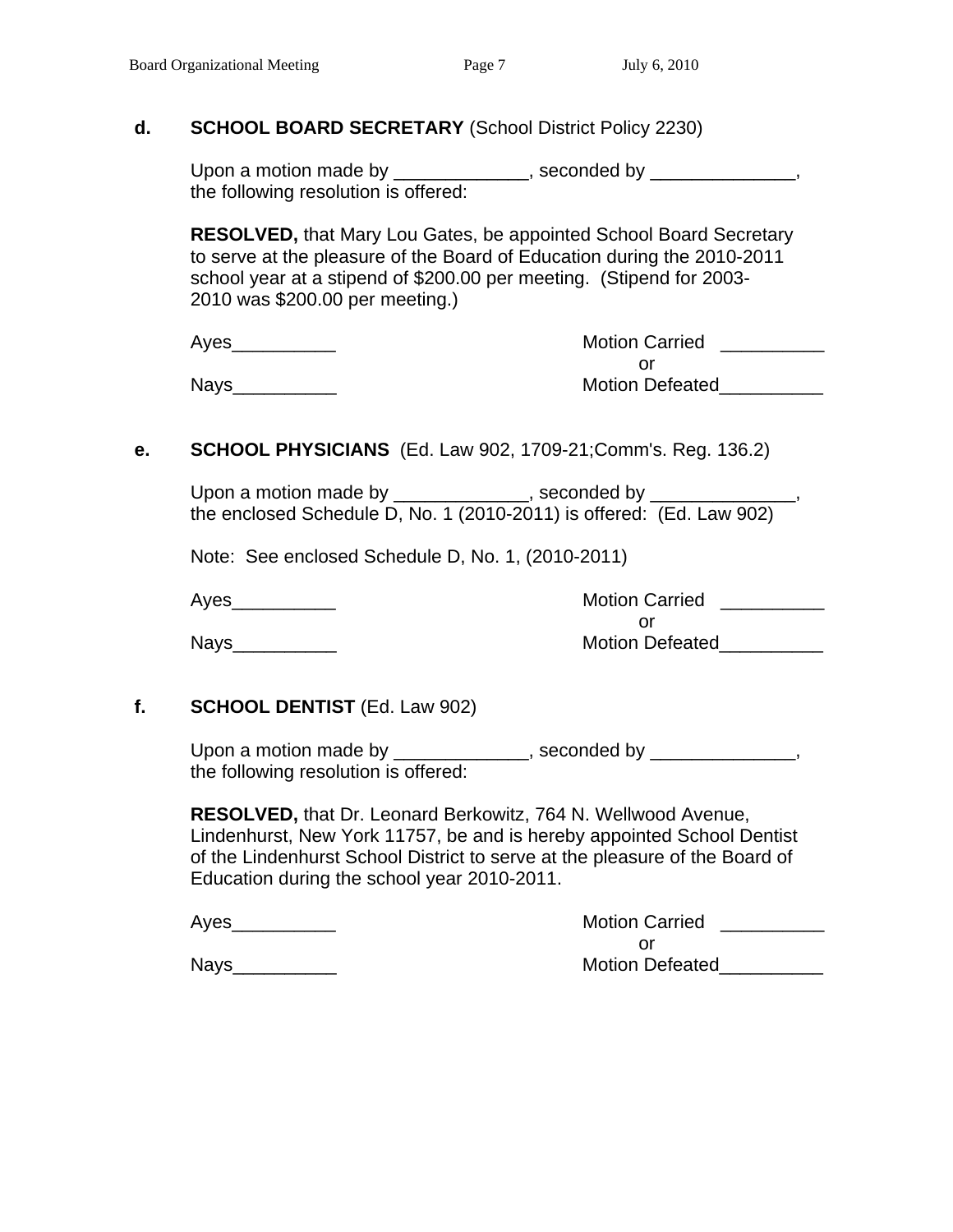#### **g. IMPARTIAL HEARING OFFICERS** (Comm's. Reg. Part 200.5 (c) (1) )

Upon a motion made by \_\_\_\_\_\_\_\_\_\_\_\_\_, seconded by \_\_\_\_\_\_\_\_\_\_\_\_\_, the following resolution is offered:

**RESOLVED,** that the Board of Education approve all persons who appear in the New York State Education Department list of Impartial Hearing Officers for the 2010-2011 school year (See attached Schedule D, No. 2.)

 Ayes\_\_\_\_\_\_\_\_\_\_ Motion Carried \_\_\_\_\_\_\_\_\_\_ or and the state of the state of the state of the state of the state of the state of the state of the state of Nays\_\_\_\_\_\_\_\_\_\_ Motion Defeated\_\_\_\_\_\_\_\_\_\_

#### **h. SURROGATE PARENTS FOR 2010-2011 SCHOOL YEAR** (Comm's. Reg. 200.5 (e) (1)

Upon a motion made by \_\_\_\_\_\_\_\_\_\_\_\_\_, seconded by \_\_\_\_\_\_\_\_\_\_\_\_\_, the following resolution is offered:

 **RESOLVED** that the Board of Education appoint Elaine Caridi and Colleen Mott as surrogate parents for handicapped children, whenever required, for the 2010-2011 school year (See attached Schedule D, #3.)

Note: This is in compliance with Commissioner's Regulations. A surrogate parent means a person appointed to act in place of parents or guardians when a child's parents or guardians are not known, are unavailable, or the child is a ward of the State.

Note: See enclosed Schedule D, No. 3.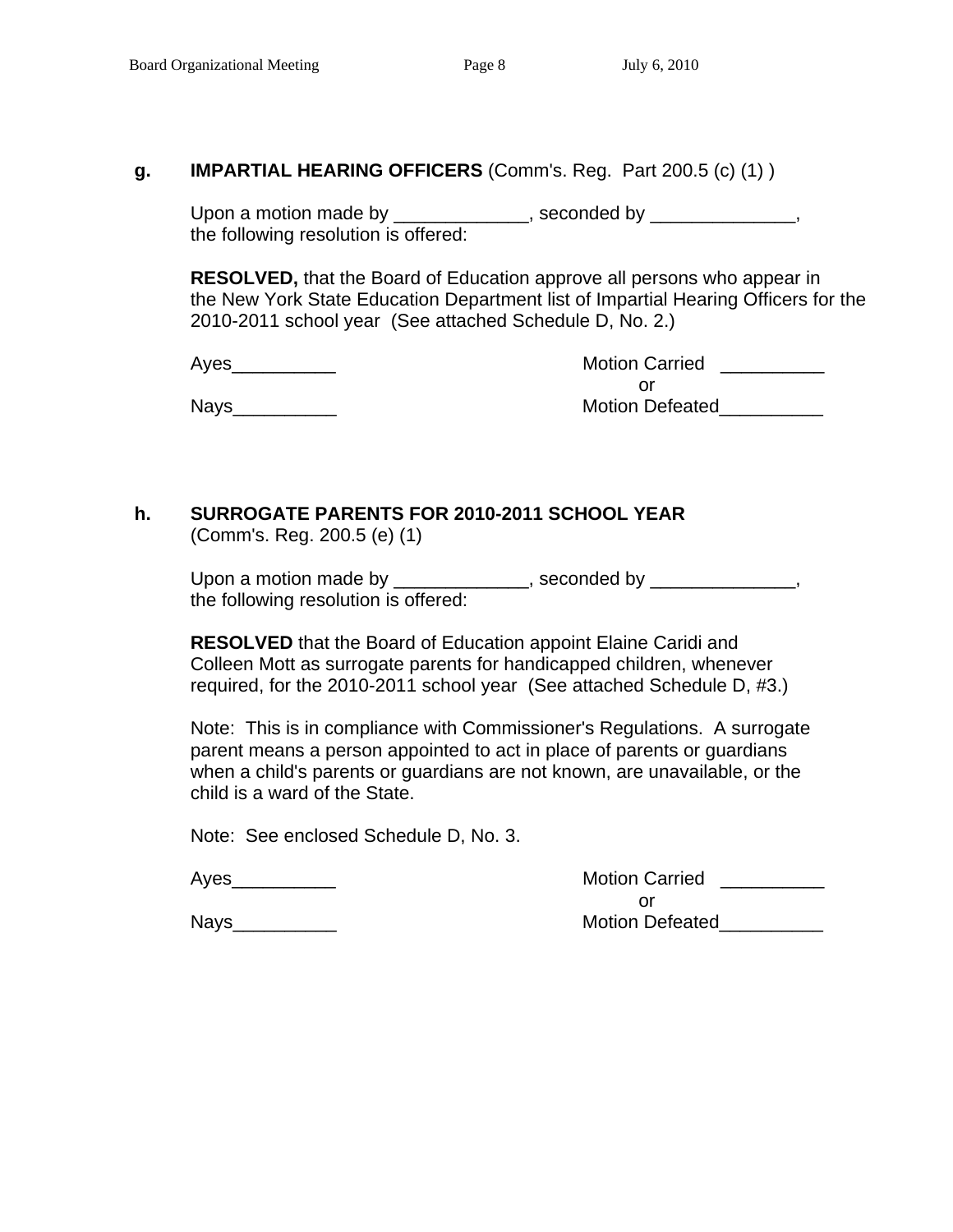#### **i. COMMITTEE ON SPECIAL EDUCATION (**Comm's. Reg. subchapter P, Part 200)

Upon a motion made by \_\_\_\_\_\_\_\_\_\_\_\_\_, seconded by \_\_\_\_\_\_\_\_\_\_\_\_\_, the following resolution is offered:

 **RESOLVED,** that in accordance with Commissioner's Regulations, Part 200, each Board of Education shall appoint a Committee on Special Education and a Secondary Sub-Committee in accordance with the provisions of Education Law, Section 4402. The people and positions listed on the enclosed Schedule D, No. 4 are recommended for Board of Education approval for the 2010-2011 school year.

Note: See enclosed Schedule D, No. 4

 Ayes\_\_\_\_\_\_\_\_\_\_ Motion Carried \_\_\_\_\_\_\_\_\_\_ or and the state of the state of the state of the state of the state of the state of the state of the state of Nays extending the set of the Motion Defeated

#### **j. COMMITTEE ON PRESCHOOL SPECIAL EDUCATION (CPSE)** (Comm's. Reg. Part 200)

Upon a motion made by \_\_\_\_\_\_\_\_\_\_\_\_\_, seconded by \_\_\_\_\_\_\_\_\_\_\_\_\_, the following resolution is offered:

 **RESOLVED,** that in accordance with Chapter 243 of the Laws of 1989 (Section 4410 of the Education Laws) and Part 200 of the Regulations of the Commissioner, the following people and positions listed on the enclosed Schedule D, No. 5 are recommended for Board of Education approval for the 2010-2011 school year.

Note: See enclosed Schedule D, No. 5

Ayes extending the matrix of the Motion Carried Ayes and the Motion Carried and the Motion Carried and the Motion Carried and the Motion Carried and the Motion Carried and the Motion Carried and the Motion Carried and the or and the contract of the contract of the contract of the contract of the contract of the contract of the contract of the contract of the contract of the contract of the contract of the contract of the contract of the con Nays extending the matrix of the Motion Defeated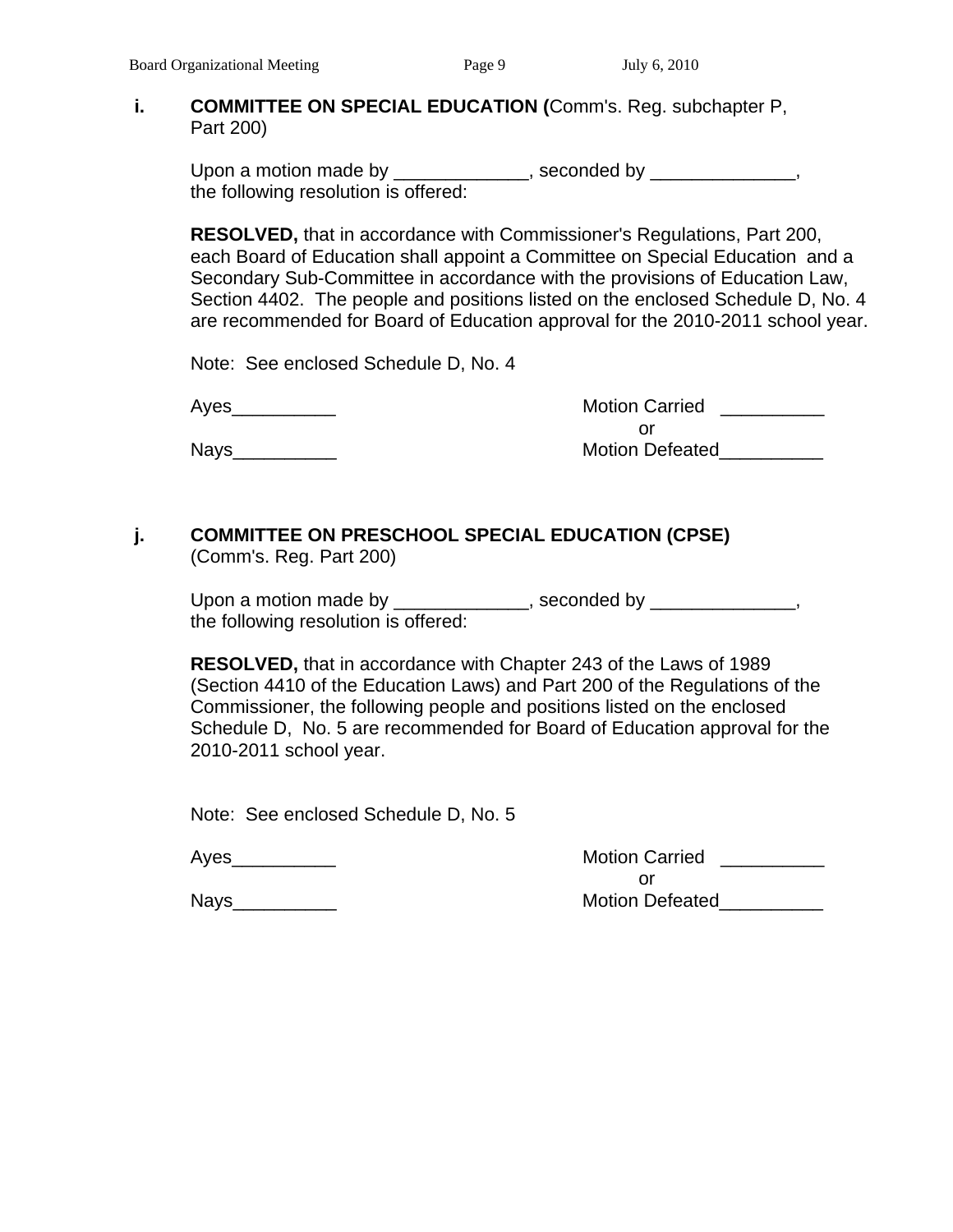### **k. SECTION 504 COMPLIANCE OFFICER**

(Education Law)

| Upon a motion made by                | , seconded by |
|--------------------------------------|---------------|
| The following resolution is offered: |               |

**RESOLVED** in accordance with provisions of the Education Law of New York State, the Superintendent of Schools has recommended the appointment of the following named person as Section 504 Compliance Officer for the school year 2010-2011:

 Louis Aiello, Assistant to the Superintendent for Special Education & Pupil Personnel Services

Note: See enclosed Schedule D, No. 6

Ayes **Abulum Carried** 2014 **Motion Carried** 2014 or and the contract of the contract of the contract of the contract of the contract of the contract of the contract of the contract of the contract of the contract of the contract of the contract of the contract of the con Nays extending the contract of the Motion Defeated

# **l. TITLE IX COMPLIANCE OFFICER**

(Education Law)

Upon a motion made by \_\_\_\_\_\_\_\_\_\_\_\_\_\_, seconded by \_\_\_\_\_\_\_\_\_\_\_\_, The following resolution is offered:

**RESOLVED** in accordance with provisions of the Education Law of New York State, the Superintendent of Schools has recommended the appointment of the following named person as Title IX Compliance Officer for the school year 2010- 2011:

Cheryl A. Clifton, Coordinator Health/Physical Education

Note: See enclosed Schedule D, No. 7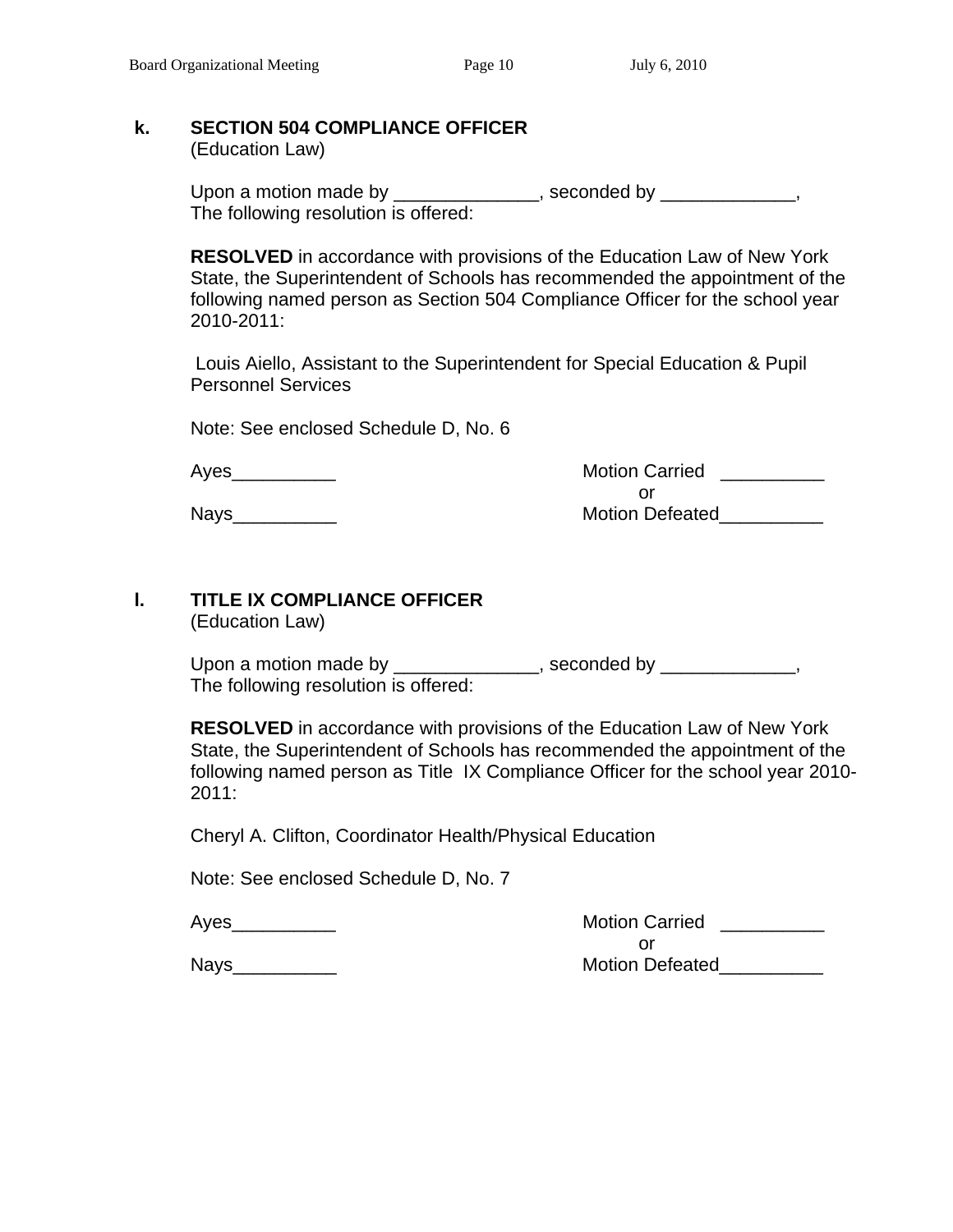#### **m. TREASURER - EXTRA CURRICULAR ACTIVITY ACCOUNT**  (Ed. Law 2503; Comm's. Reg. 172.5 Board Policy 6610)

Upon a motion made by \_\_\_\_\_\_\_\_\_\_\_\_\_, seconded by \_\_\_\_\_\_\_\_\_\_\_\_,

the following resolution is offered:

 **RESOLVED,** that the following indicated persons be appointed Treasurer for Extra-Curricular Activity Funds to serve at the pleasure of the Board of Education during the school year 2010-2011.

| Principal | Senior High School           |
|-----------|------------------------------|
| Principal | Middle School                |
| Principal | <b>Albany Avenue School</b>  |
| Principal | Alleghany Avenue School      |
| Principal | E.W. Bower School            |
| Principal | Daniel Street School         |
| Principal | <b>Harding Avenue School</b> |
| Principal | <b>West Gates School</b>     |
| Principal | <b>William Rall School</b>   |
| Ayes      | <b>Motion Carried</b>        |
|           | or                           |
| Nays      | <b>Motion Defeated</b>       |
|           |                              |

#### **n. ATTENDANCE OFFICER** (Ed. Law 3213)

Upon a motion made by \_\_\_\_\_\_\_\_\_\_\_\_, seconded by \_\_\_\_\_\_\_\_\_\_\_\_\_, the following resolution is offered:

**RESOLVED,** that the Assistant to the Superintendent for Special Education and Pupil Personnel Services, be and is hereby appointed Attendance Officer of the Lindenhurst School District to serve at the pleasure of the Board of Education during the school year 2010-2011.

| Ayes | <b>Motion Carried</b>  |
|------|------------------------|
|      | Ωľ                     |
| Nays | <b>Motion Defeated</b> |

#### **o. RECORDS ACCESS OFFICER** (Public Officers Law 87 (b) (ii);

Upon a motion made by \_\_\_\_\_\_\_\_\_\_\_\_\_, seconded by \_\_\_\_\_\_\_\_\_\_\_\_\_, the following resolution is offered:

**RESOLVED,** that the District Clerk, Mary Lou Gates, be appointed District Records Access Officer to serve at the pleasure of the Board of Education during the school year 2010-2011.

| Aves | <b>Motion Carried</b>  |
|------|------------------------|
|      |                        |
| Navs | <b>Motion Defeated</b> |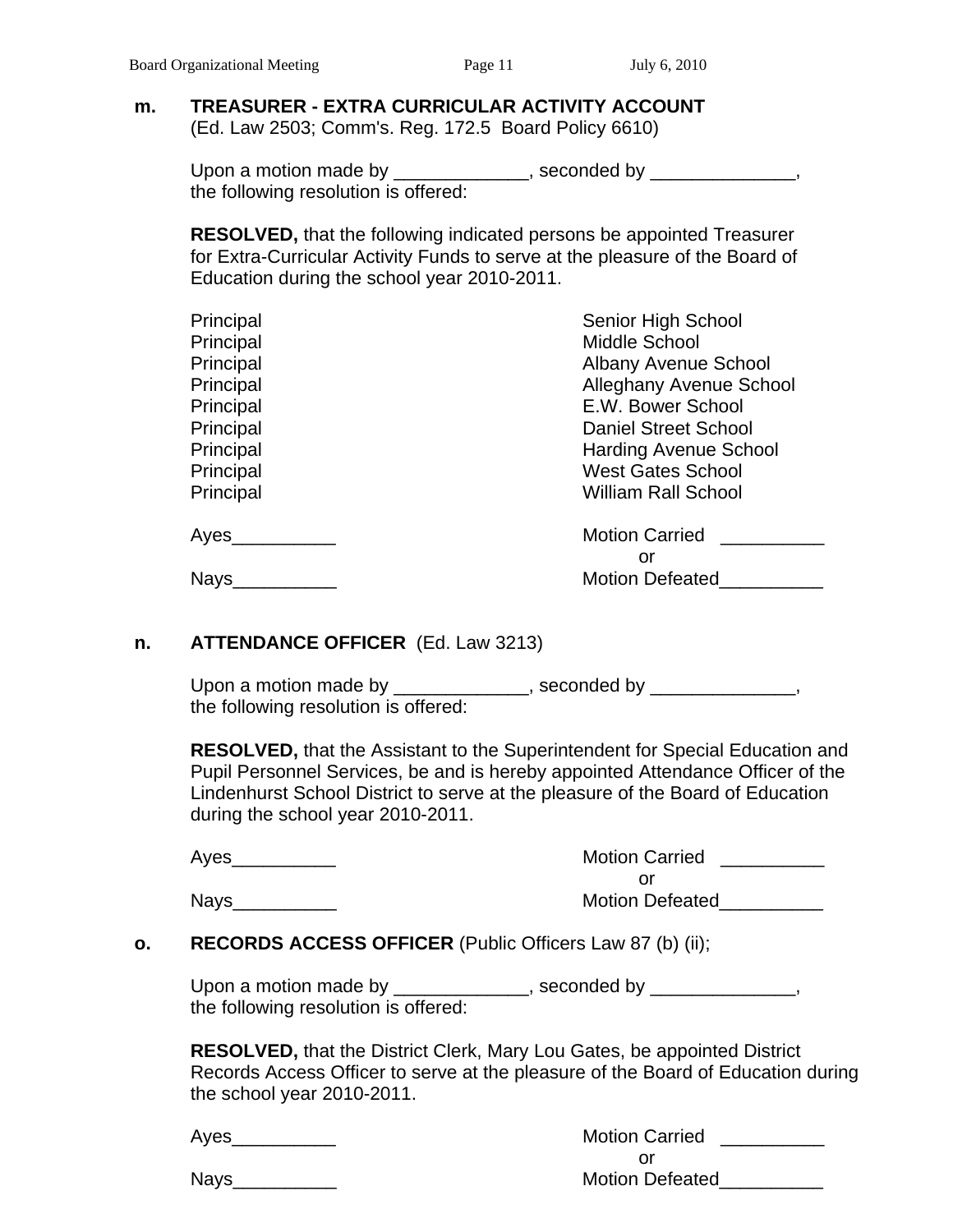### **p. RECORDS MANAGEMENT OFFICER** (Comm's. Reg. 185.2 (a) (1)

Upon a motion made by \_\_\_\_\_\_\_\_\_\_\_, seconded by \_\_\_\_\_\_\_\_\_\_, the following resolution is offered:

**RESOLVED,** that Jacqueline A. Scrio, Assistant Superintendent for Business, be appointed District Records Management Officer to serve at the pleasure of the Board of Education during the school year 2010-2011.

 Ayes\_\_\_\_\_\_\_\_\_\_ Motion Carried \_\_\_\_\_\_\_\_\_\_ or and the contract of the contract of the contract of the contract of the contract of the contract of the contract of the contract of the contract of the contract of the contract of the contract of the contract of the con Nays\_\_\_\_\_\_\_\_\_\_ Motion Defeated\_\_\_\_\_\_\_\_\_\_

## **q. E-RATE CONSULTANT SERVICE**

 **RESOLVED,** that Integra Consulting and Computer Services, Inc. serve as the District Annual E-Rate Consultant for the 2010-2011 school year at a flat rate of \$7500.00.

(see attached)

| Ayes | <b>Motion Carried</b>  |  |
|------|------------------------|--|
|      |                        |  |
| Navs | <b>Motion Defeated</b> |  |

## **r. RECORDS APPEALS OFFICER**

Upon a motion made by \_\_\_\_\_\_\_\_\_\_\_\_\_, seconded by \_\_\_\_\_\_\_\_\_\_\_\_\_, the following resolution is offered:

**RESOLVED,** that Richard Nathan, Superintendent of Schools, be appointed District Records Appeals Officer to serve at the pleasure of the Board of Education during the school year 2010-2011.

 Ayes\_\_\_\_\_\_\_\_\_\_ Motion Carried \_\_\_\_\_\_\_\_\_\_ or and the contract of the contract of the contract of the contract of the contract of the contract of the contract of the contract of the contract of the contract of the contract of the contract of the contract of the con Nays\_\_\_\_\_\_\_\_\_\_ Motion Defeated\_\_\_\_\_\_\_\_\_\_

# **s. STUDENT RESIDENCY OFFICER**

Upon a motion made by \_\_\_\_\_\_\_\_\_\_\_\_\_, seconded by \_\_\_\_\_\_\_\_\_\_\_\_\_, the following resolution is offered:

**RESOLVED,** that the Assistant Business Administrator, be appointed Student Residency Officer for the purpose of rendering student residency determinations, to serve at the pleasure of the Board of Education during the school year 2010- 2011.

| Aves | <b>Motion Carried</b>  |
|------|------------------------|
|      |                        |
| Navs | <b>Motion Defeated</b> |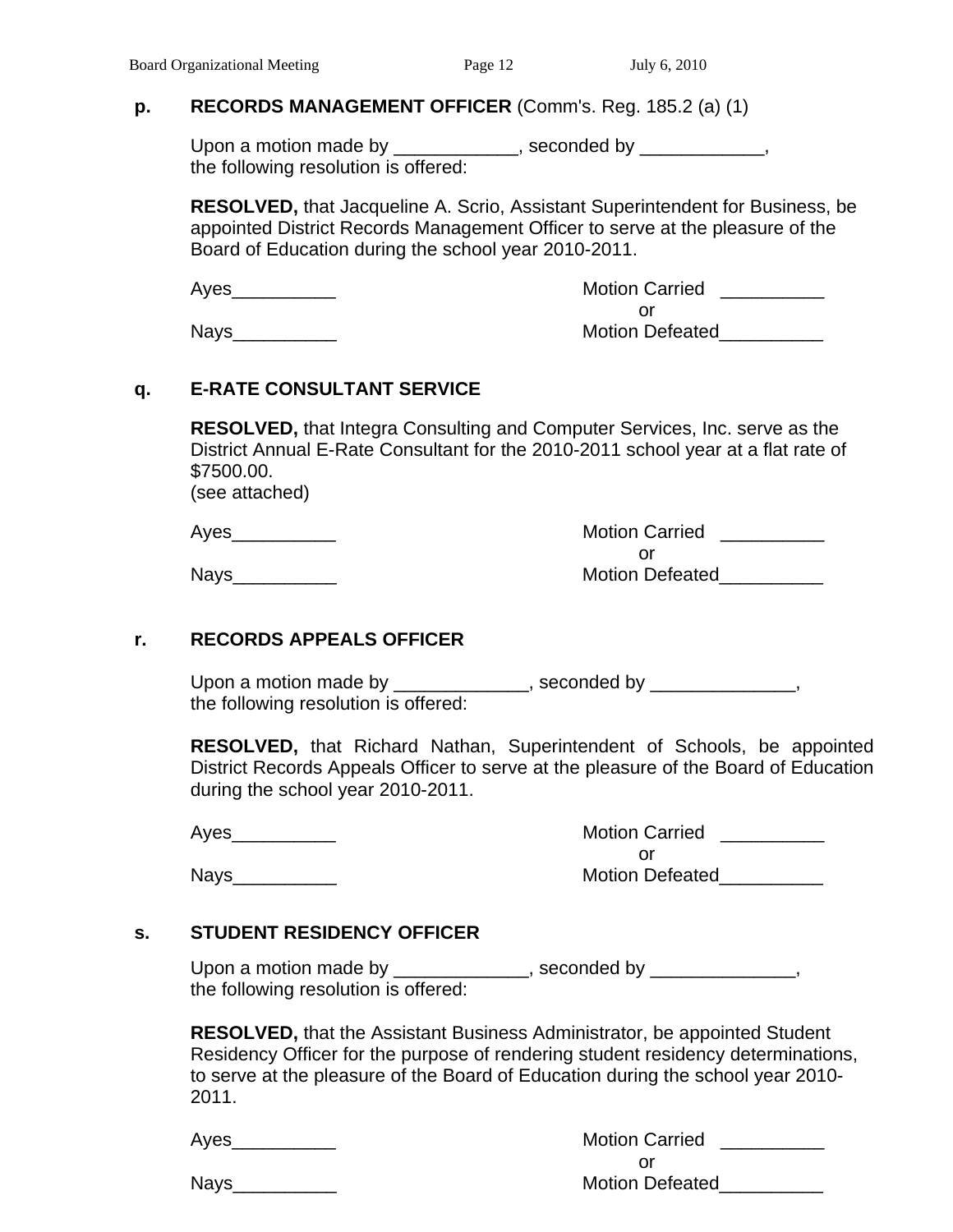#### **t. FINANCIAL ADVISOR**

Upon a motion made by \_\_\_\_\_\_\_\_\_\_\_\_\_, seconded by \_\_\_\_\_\_\_\_\_\_\_\_\_, the following resolution is offered:

 **RESOLVED,** that the Capital Markets Advisors, LLC be appointed to serve as Financial Advisor for the 2010-2011 school year, as per the attached agreement.

Note: see attached

| Ayes | <b>Motion Carried</b>  |  |
|------|------------------------|--|
|      |                        |  |
| Nays | <b>Motion Defeated</b> |  |

#### **u. CLAIMS AUDITOR** (Board Policy 6650)

Upon a motion made by \_\_\_\_\_\_\_\_\_\_\_\_\_, seconded by \_\_\_\_\_\_\_\_\_\_\_\_\_, the following resolution is offered:

 **RESOLVED,** that Emjay Consulting, LLC be appointed to serve as Claims Auditor for the 2010-2011 school year, at an annual fee of \$19,500.00.

Note: see attached

 Ayes\_\_\_\_\_\_\_\_\_\_ Motion Carried \_\_\_\_\_\_\_\_\_\_ or and the contract of the contract of the contract of the contract of the contract of the contract of the contract of the contract of the contract of the contract of the contract of the contract of the contract of the con Nays\_\_\_\_\_\_\_\_\_\_ Motion Defeated\_\_\_\_\_\_\_\_\_\_

#### **v. EXTERNAL AUDITOR**

Upon a motion made by \_\_\_\_\_\_\_\_\_\_\_\_\_, seconded by \_\_\_\_\_\_\_\_\_\_\_\_\_, the following resolution is offered:

 **RESOLVED,** that Nawrocki Smith, be appointed to serve as External Auditor for the 2010-2011 school year, at an annual fee of \$47,500.

Note: see attached

| Ν<br>ּ<br>u O<br>י רז |  |
|-----------------------|--|
|-----------------------|--|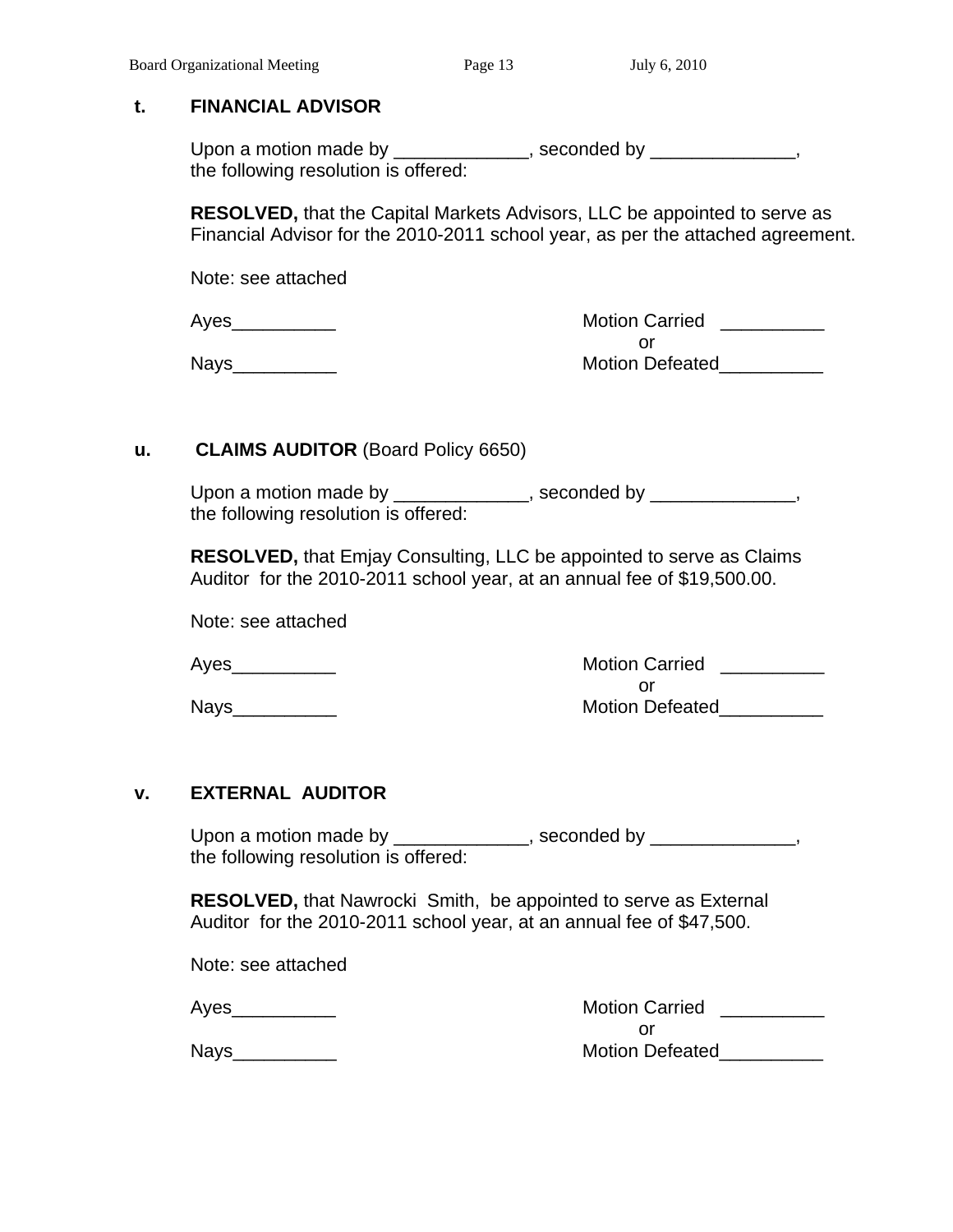#### **w. INTERNAL AUDITOR**

Upon a motion made by \_\_\_\_\_\_\_\_\_\_\_\_\_, seconded by \_\_\_\_\_\_\_\_\_\_\_\_\_, the following resolution is offered:

 **RESOLVED,** that Cullen & Danowski, LLP, to continue to serve as Internal Auditor for the 2010-2011 school year, at an annual fee of \$15,500.

Note: see attached

 Ayes\_\_\_\_\_\_\_\_\_\_ Motion Carried \_\_\_\_\_\_\_\_\_\_ or and the contract of the contract of the contract of the contract of the contract of the contract of the contract of the contract of the contract of the contract of the contract of the contract of the contract of the con Nays\_\_\_\_\_\_\_\_\_\_ Motion Defeated\_\_\_\_\_\_\_\_\_\_

#### **x. TRANSCRIPTION SERVICES**

Upon a motion made by \_\_\_\_\_\_\_\_\_\_\_\_\_, seconded by \_\_\_\_\_\_\_\_\_\_\_\_\_, the following resolution is offered:

 **RESOLVED,** that the Board of Education, upon the recommendation of the Superintendent, continue the services provided by Suzanne Hand Associates for the purposes of transcribing Hearings for the District during the 2010-2011 school year as recommended by Board Counsel, Lamb and Barnosky, LLP.

 Ayes\_\_\_\_\_\_\_\_\_\_ Motion Carried \_\_\_\_\_\_\_\_\_\_ or and the contract of the contract of the contract of the contract of the contract of the contract of the contract of the contract of the contract of the contract of the contract of the contract of the contract of the con Nays\_\_\_\_\_\_\_\_\_\_ Motion Defeated\_\_\_\_\_\_\_\_\_\_

## **y. FACILITIES STIPEND**

Upon a motion made by \_\_\_\_\_\_\_\_\_\_\_\_\_, seconded by \_\_\_\_\_\_\_\_\_\_\_\_\_, the following resolution is offered:

 **RESOLVED,** that the Board of Education, upon the recommendation of the Superintendent, approve Louise Santino to continue as Facilities Scheduler for the 2010-2011 school year for a stipend of \$3,000.

| Ayes |  |
|------|--|
|      |  |
|      |  |
|      |  |

| Aves | <b>Motion Carried</b>  |  |
|------|------------------------|--|
|      |                        |  |
| Nays | <b>Motion Defeated</b> |  |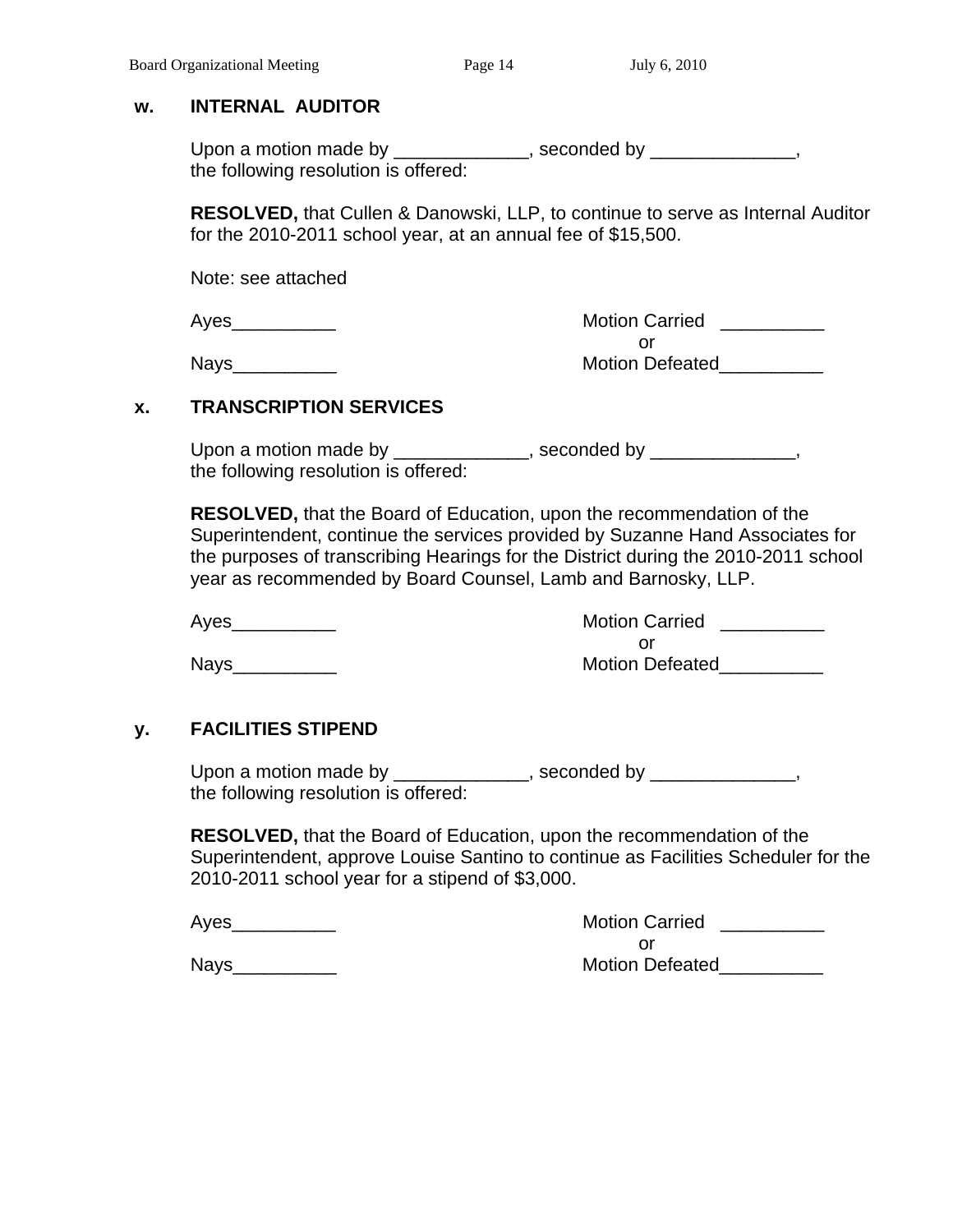#### **z. ARCHITECTS**

Upon a motion made by \_\_\_\_\_\_\_\_\_\_\_\_, seconded by \_\_\_\_\_\_\_\_\_\_\_\_, the following resolution is offered:

 **RESOLVED,** that the Board of Education, upon the recommendation of the Superintendent, approve the firm of John A. Grillo Architects to continue as the District Architect in connection with capital projects on an as needed basis.

Note: See Attached

 Ayes\_\_\_\_\_\_\_\_\_\_ Motion Carried \_\_\_\_\_\_\_\_\_\_ or and the contract of the contract of the contract of the contract of the contract of the contract of the contract of the contract of the contract of the contract of the contract of the contract of the contract of the con Nays extending the contract of the Motion Defeated

#### **aa. THIRD PARTY ADMINISTRATOR**

Upon a motion made by \_\_\_\_\_\_\_\_\_\_\_\_\_, seconded by \_\_\_\_\_\_\_\_\_\_\_\_\_\_\_\_\_, the following resolution is offered:

 **RESOLVED,** that the Board of Education, upon the recommendation of the Superintendent, approve the OMNI GROUP request to continue as Third Party Administrator for 403(b) Retirement Plan for the 2010-2011 school year at a fee of as per the attached.

Note: See Attached

Ayes extending the matrix of the Motion Carried Ayes and the Motion Carried and the Motion Carried and the Motion Carried and the Motion Carried and the Motion Carried and the Motion Carried and the Motion Carried and the or and the contract of the contract of the contract of the contract of the contract of the contract of the contract of the contract of the contract of the contract of the contract of the contract of the contract of the con Nays extending the contract of the Motion Defeated

#### **bb. CONTRACT SERVICES**

Upon a motion made by \_\_\_\_\_\_\_\_\_\_\_\_\_, seconded by \_\_\_\_\_\_\_\_\_\_\_\_\_, the following resolution is offered:

 **RESOLVED,** that the Board of Education, upon the recommendation of the Superintendent, authorizes the Board President to execute the follow individual Service contracts for the 2010-2011 school year.

| <b>VENDOR</b>               | <b>SERVICE</b>                        | <b>FEE</b>            |  |
|-----------------------------|---------------------------------------|-----------------------|--|
| AssetWorks, Inc.            | Maint.of Database for<br>Inventory    | \$1,300.00            |  |
| School Aid Specialists, LLC | <b>State Aid Consulting</b>           | \$18,540.00           |  |
| MacroDigital Tech. Corp.    | <b>Security System</b><br>Maintenance | \$8,000.00            |  |
| Ayes                        | or                                    | <b>Motion Carried</b> |  |
| Nays                        | <b>Motion Defeated</b>                |                       |  |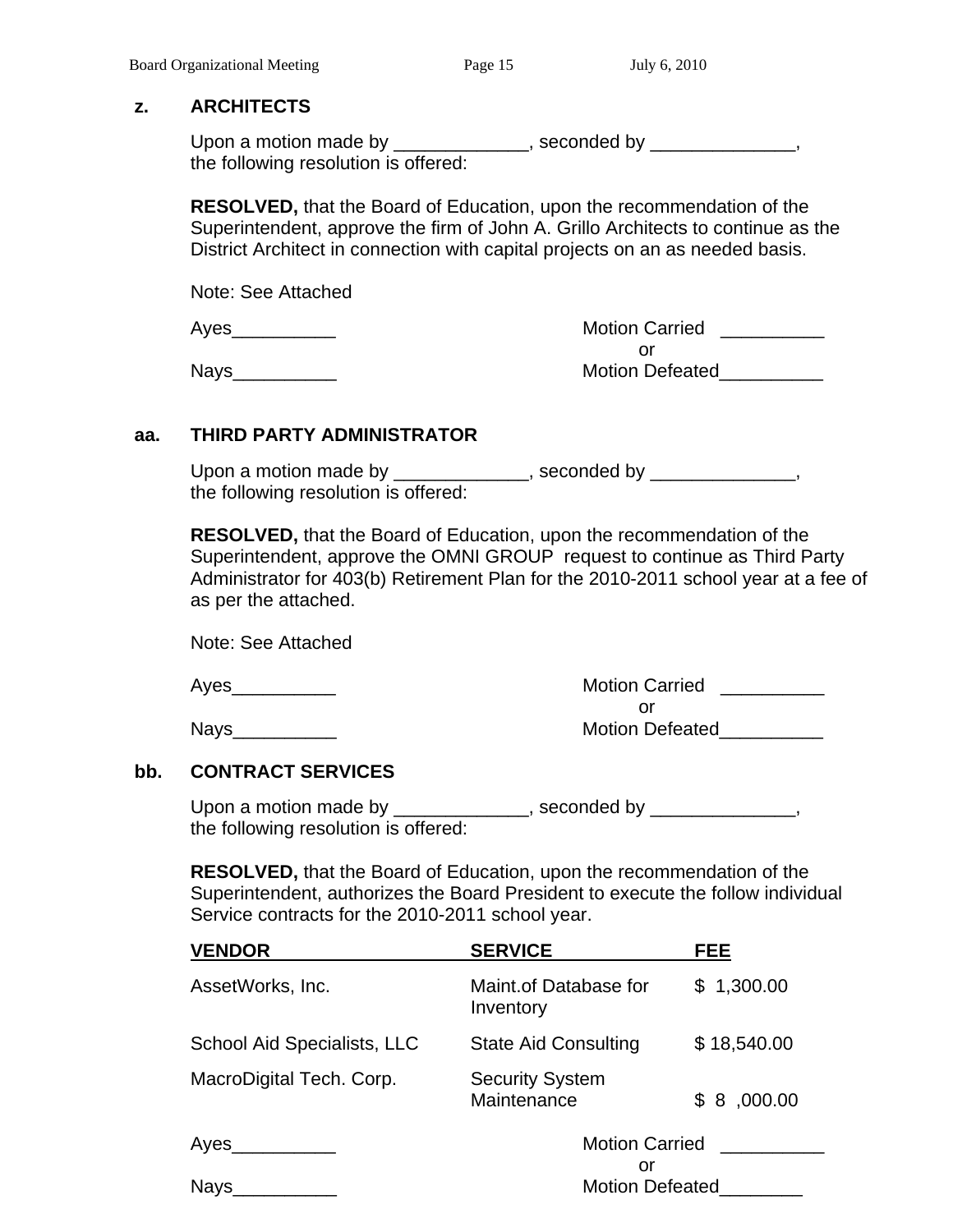## **cc. ACCOUNTING CONSULTANT**

Upon a motion made by \_\_\_\_\_\_\_\_\_\_\_\_\_, seconded by \_\_\_\_\_\_\_\_\_\_\_\_\_, the following resolution is offered:

 **RESOLVED,** that the Board of Education, upon the recommendation of the Superintendent, appoint Mr. Martin Del Gatto as Accounting Consultant for the 2010-2011 school year for a stipend of \$5,000.

Note: See Attached

 Ayes\_\_\_\_\_\_\_\_\_\_ Motion Carried \_\_\_\_\_\_\_\_\_\_ or and the contract of the contract of the contract of the contract of the contract of the contract of the contract of the contract of the contract of the contract of the contract of the contract of the contract of the con Nays\_\_\_\_\_\_\_\_\_\_ Motion Defeated\_\_\_\_\_\_\_\_\_\_

## **dd. WORKER'S COMPENSATION ADMINISTRATOR**

 **RESOLVED,** that the Board of Education, upon the recommendation of the Superintendent, approve PMA Management Corp. to serve as the district's Worker's Compensation Administrator from July 1, 2010 to June 30, 2011, as per the attached agreement.

Note: See Attached

| Aves | <b>Motion Carried</b>  |
|------|------------------------|
|      |                        |
| Nays | <b>Motion Defeated</b> |

#### **ee. EDUCATIONAL DATA SERVICES, INC.**

 **RESOLVED,** that the Board of Education, upon the recommendation of the Superintendent, authorizes the Board President to enter into an agreement with Educational Data Services, Inc. for NY Cooperative Bidding at an annual cost of \$18,900.00 for the 2010-2011 school year.

Note: See Attached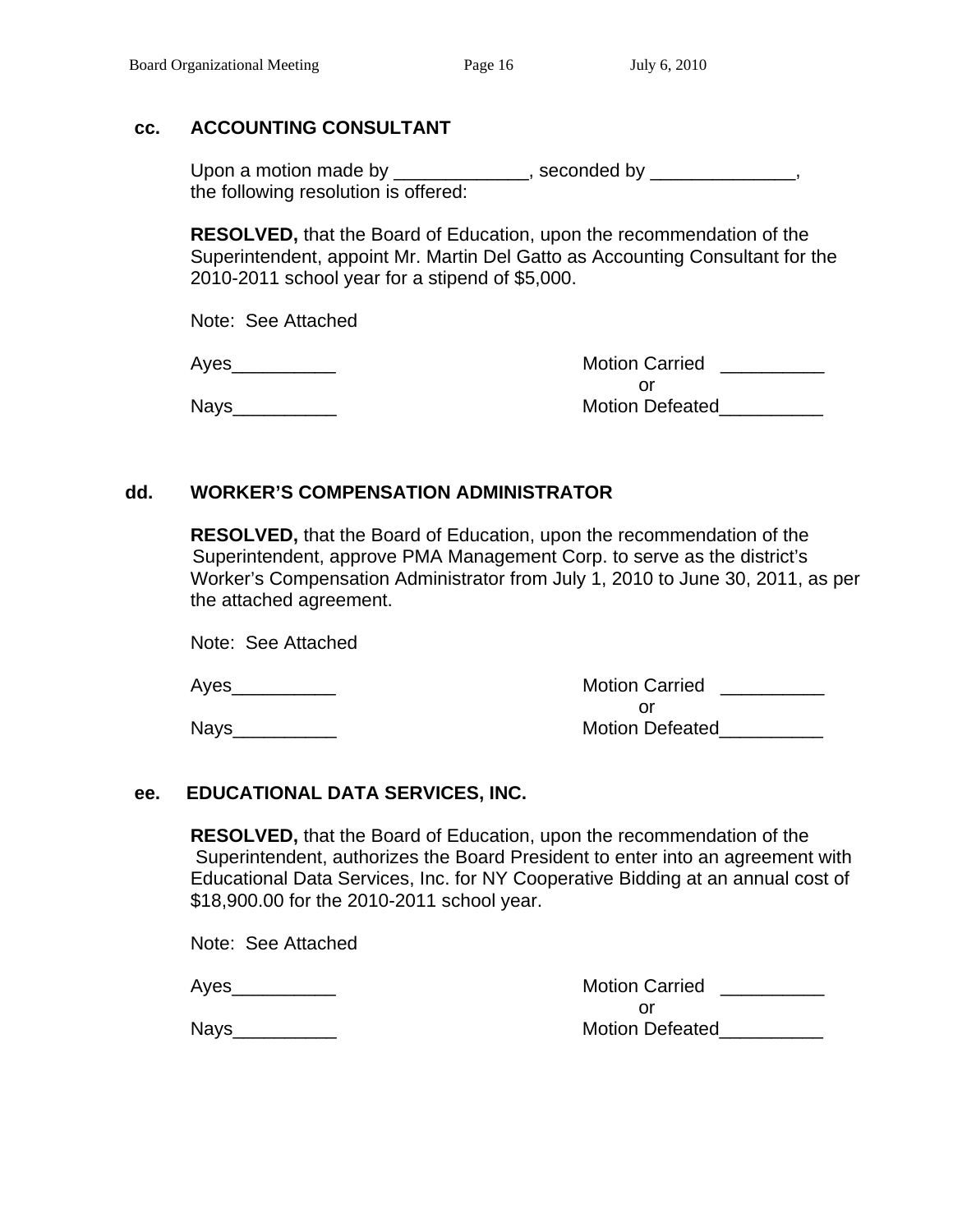## **ff. INVESTIGATIVE PROFESSIONALS INC.**

 **RESOLVED,** that the Board of Education, upon the recommendation of the Superintendent, approve Investigative Professions, Inc. to provide security services to the district from July 1, 2010 to June 30, 2011, as per the attached agreement.

Note: See Attached

Ayes **Axes** Ayes **Axes** Ayes **Axes** Assembly Motion Carried **Axes** Ayes **Axes** Ayes **Axes** Ayes **Axes** Ayes **Axes** Ayes **Ayes Ayes Ayes Ayes Ayes Ayes Ayes Ayes Ayes Ayes Ayes Ayes Ayes Ayes Aye** or and the contract of the contract of the contract of the contract of the contract of the contract of the contract of the contract of the contract of the contract of the contract of the contract of the contract of the con Nays\_\_\_\_\_\_\_\_\_\_ Motion Defeated\_\_\_\_\_\_\_\_\_\_\_

## **gg. FOOD CONSULTANT SERVICES**

 **RESOLVED,** that the Board of Education, upon the recommendation of the Superintendent, authorizes the Board President to enter into a contract with Susan Merims, Food Service Consultant, to provide technical and other assistance for the 2010-2011 school year as per the attached agreement.

Note: See Attached

Ayes **Axis Allen Arrives Ayes Axis Assembly** Motion Carried **Ayes Axis Assembly** or and the contract of the contract of the contract of the contract of the contract of the contract of the contract of the contract of the contract of the contract of the contract of the contract of the contract of the con Nays\_\_\_\_\_\_\_\_\_\_ Motion Defeated\_\_\_\_\_\_\_\_\_\_

## **VIII. AUTHORIZATION**

**a. AUTHORIZATION FOR CHIEF SCHOOL OFFICER TO CERTIFY PAYROLLS** (Ed. Law 1720, 2523; Comm's. Reg. 170.2)

Upon a motion made by \_\_\_\_\_\_\_\_\_\_\_\_\_, seconded by \_\_\_\_\_\_\_\_\_\_\_\_\_, the following resolution is offered:

**RESOLVED,** that Richard Nathan, Chief School Officer, be hereby authorized to certify payrolls of the district for the 2010-2011 school year.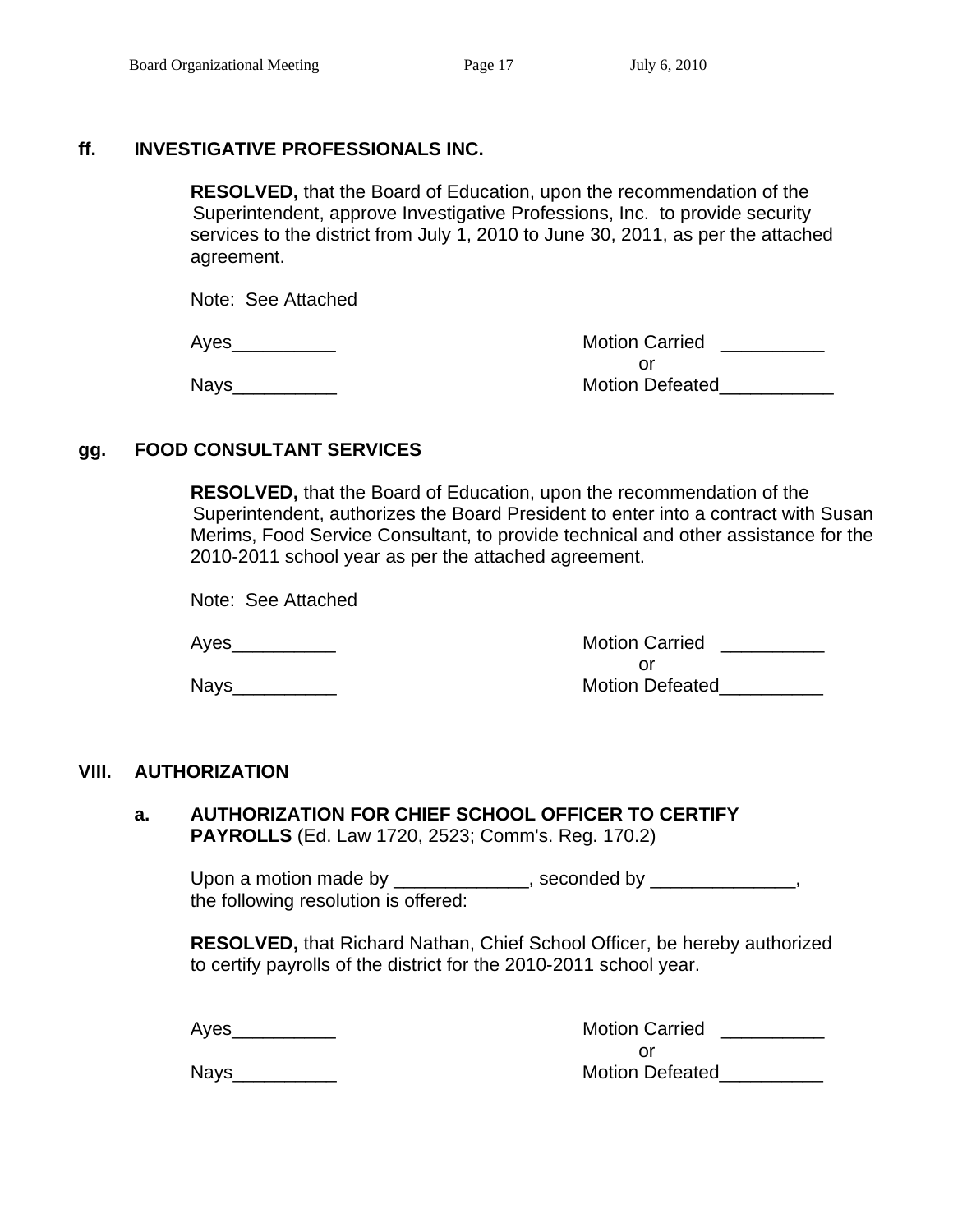#### **b. AUTHORIZATION TO ACT AS SCHOOL PURCHASING AGENT** (Comm's. Reg. 170.2)

Upon a motion made by \_\_\_\_\_\_\_\_\_\_\_\_\_, seconded by \_\_\_\_\_\_\_\_\_\_\_\_\_, the following resolution is offered:

**RESOLVED,** that Judith Calderale be authorized to act as the School Purchasing Agent for the 2010-2011 school year at an annual stipend of \$4,500.00 per year. (The stipend for 2006-2010 was \$4,500.00.) and Joseph Romenick to act as Deputy Purchasing Agent for the 2010-2011 school year.

| Ayes | <b>Motion Carried</b>  |
|------|------------------------|
|      |                        |
| Nays | <b>Motion Defeated</b> |

#### **c. AUTHORIZATION TO APPROVE CONFERENCES, WORKSHOPS, ETC. REQUESTS** (General Municipal Law 77.b)

Upon a motion made by \_\_\_\_\_\_\_\_\_\_\_\_\_, seconded by \_\_\_\_\_\_\_\_\_\_\_\_\_, the following resolution is offered:

**RESOLVED,** that Richard Nathan, Superintendent of Schools or his designee, be authorized to approve all conferences, workshops, etc. requests for school district staff members for the 2010-2011 school year.

| Ayes | <b>Motion Carried</b>  |
|------|------------------------|
|      |                        |
| Nays | <b>Motion Defeated</b> |

# **d. AUTHORIZATION TO ESTABLISH PETTY CASH FUNDS**

(Ed. Law 1709-29; Comm's. Reg. 170.4)

| Upon a motion made by                | , seconded by |
|--------------------------------------|---------------|
| the following resolution is offered: |               |

 **RESOLVED,** that the Administration be authorized to establish petty cash funds for the 2010-2011 school year as follows:

| Superintendent                    | \$100.00 |
|-----------------------------------|----------|
| Senior High School Principal      | 100.00   |
| <b>Middle School Principal</b>    | 100.00   |
| Albany Avenue Principal           | 75.00    |
| <b>Alleghany Avenue Principal</b> | 75.00    |
| E. W. Bower Principal             | 75.00    |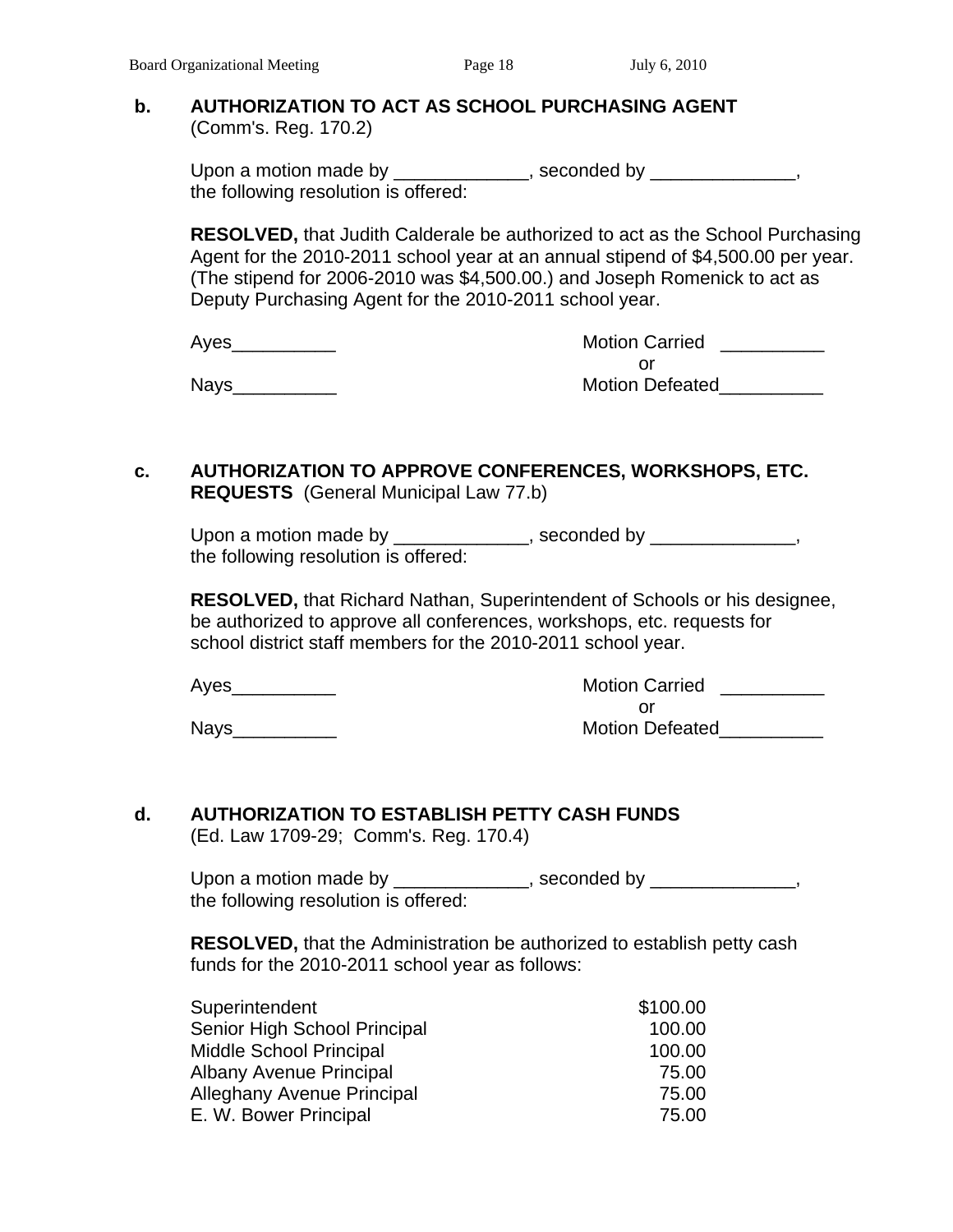| <b>Daniel Street Principal</b>        | 75.00                  |
|---------------------------------------|------------------------|
| <b>Harding Avenue Principal</b>       | 75.00                  |
| Wm. Rall Principal                    | 75.00                  |
| <b>West Gates Principal</b>           | 75.00                  |
| <b>Plant Facilities Administrator</b> | 75.00                  |
| Ayes                                  | <b>Motion Carried</b>  |
|                                       | or                     |
| <b>Nays</b>                           | <b>Motion Defeated</b> |

## **e. DESIGNATION OF AUTHORIZED SIGNATURES ON CHECKS**

(Ed. Law 1709-29; Comm's. Reg. 170.4)

Upon a motion made by \_\_\_\_\_\_\_\_\_\_\_\_\_, seconded by \_\_\_\_\_\_\_\_\_\_\_\_, the following resolution is offered:

**RESOLVED,** that Ms. Rosalia Seiter, Treasurer, be authorized to sign bank checks for the 2010-2011 school year, and that Mrs. Jacqueline A. Scrio, Assistant Superintendent for Business and Mr. Richard Nathan, Superintendent of Schools, be authorized to sign checks for the 2010-2011 school year in the absence of Ms. Seiter.

Ayes extending the matrix of the Motion Carried Ayes and the Motion Carried and the Motion Carried and the Motion Carried and the Motion Carried and the Motion Carried and the Motion Carried and the Motion Carried and the or and the contract of the contract of the contract of the contract of the contract of the contract of the contract of the contract of the contract of the contract of the contract of the contract of the contract of the con Nays\_\_\_\_\_\_\_\_\_\_ Motion Defeated\_\_\_\_\_\_\_\_\_\_

## **f. AUTHORIZE CHIEF SCHOOL OFFICER TO APPROVE BUDGET TRANSFERS** (Ed. Law 1720, 2523)

Upon a motion made by \_\_\_\_\_\_\_\_\_\_\_\_\_, seconded by \_\_\_\_\_\_\_\_\_\_\_\_\_, the following resolution is offered:

**RESOLVED,** that the Chief School Officer, Richard Nathan, be authorized to approve budget transfers up to a maximum of \$5,000 during the 2010-2011 school year. A written notice of such transfers will be sent to the Board of Education.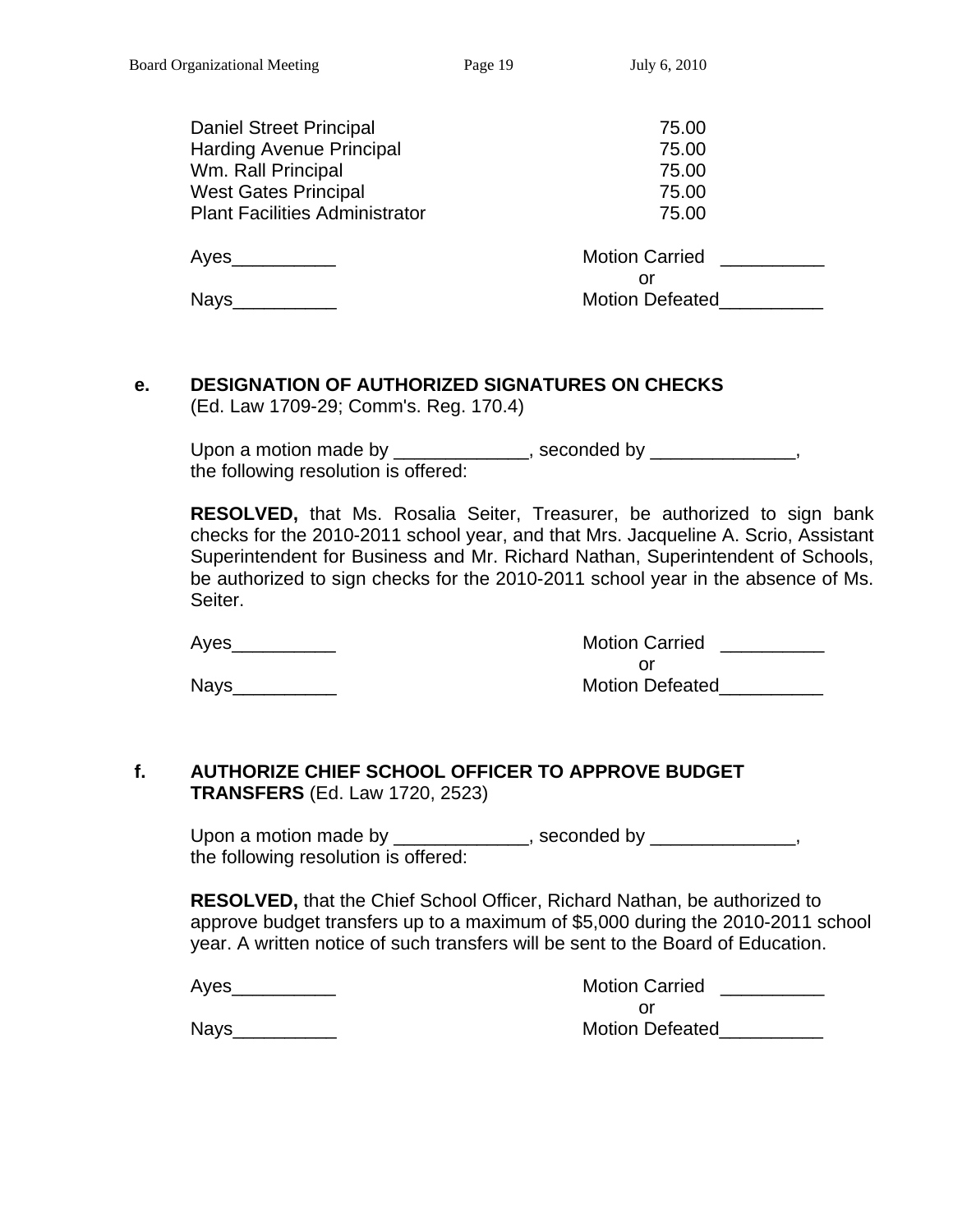#### **g. AUTHORIZATION FOR TAX RECEIVER TO INVEST SCHOOL TAX COLLECTIONS** (Ed. Law 1723 (a))

Upon a motion made by \_\_\_\_\_\_\_\_\_\_\_\_\_, seconded by \_\_\_\_\_\_\_\_\_\_\_\_\_, the following resolution is offered:

 **WHEREAS,** the Comptroller of the State of New York has issued an opinion that provides for school district tax monies paid to a tax receiver to be placed within interest bearing accounts until such monies are paid over to the treasurer or other fiscal officer of the school district, and

**WHEREAS,** the Suffolk County Tax Act, General Municipal Law S11 and Education Law S1604a and S1723a currently permit school district tax monies to be deposited into interest bearing accounts when authorized by the local Board of Education, and

 **WHEREAS,** there is a delay in the payment of such funds from the time of their collection until payment over to the local school districts, and

 **WHEREAS,** the interest on funds collected for school district taxes shall accrue to the local school district,

 **BE IT HEREBY RESOLVED** that the Babylon Town Tax receiver and the Babylon Town Supervisor be authorized to place the Lindenhurst School District tax monies into interest bearing accounts until such funds are payable to the local school district with the accrued interest on school tax funds thereon being paid to the Lindenhurst School District. (See Attached)

| Ayes        | <b>Motion Carried</b>  |  |
|-------------|------------------------|--|
|             | Ωľ                     |  |
| <b>Nays</b> | <b>Motion Defeated</b> |  |

#### **h. AUTHORIZATION TO INVEST DISTRICT FUNDS** (Ed. Law 1723 (a))

Upon a motion made by \_\_\_\_\_\_\_\_\_\_\_\_\_, seconded by \_\_\_\_\_\_\_\_\_\_\_\_\_, the following resolution is offered:

**RESOLVED,** that the Assistant Superintendent for Business be authorized to invest district funds for the 2010-2011 school year in accordance with the applicable state laws - Ed. Law 1723 (a).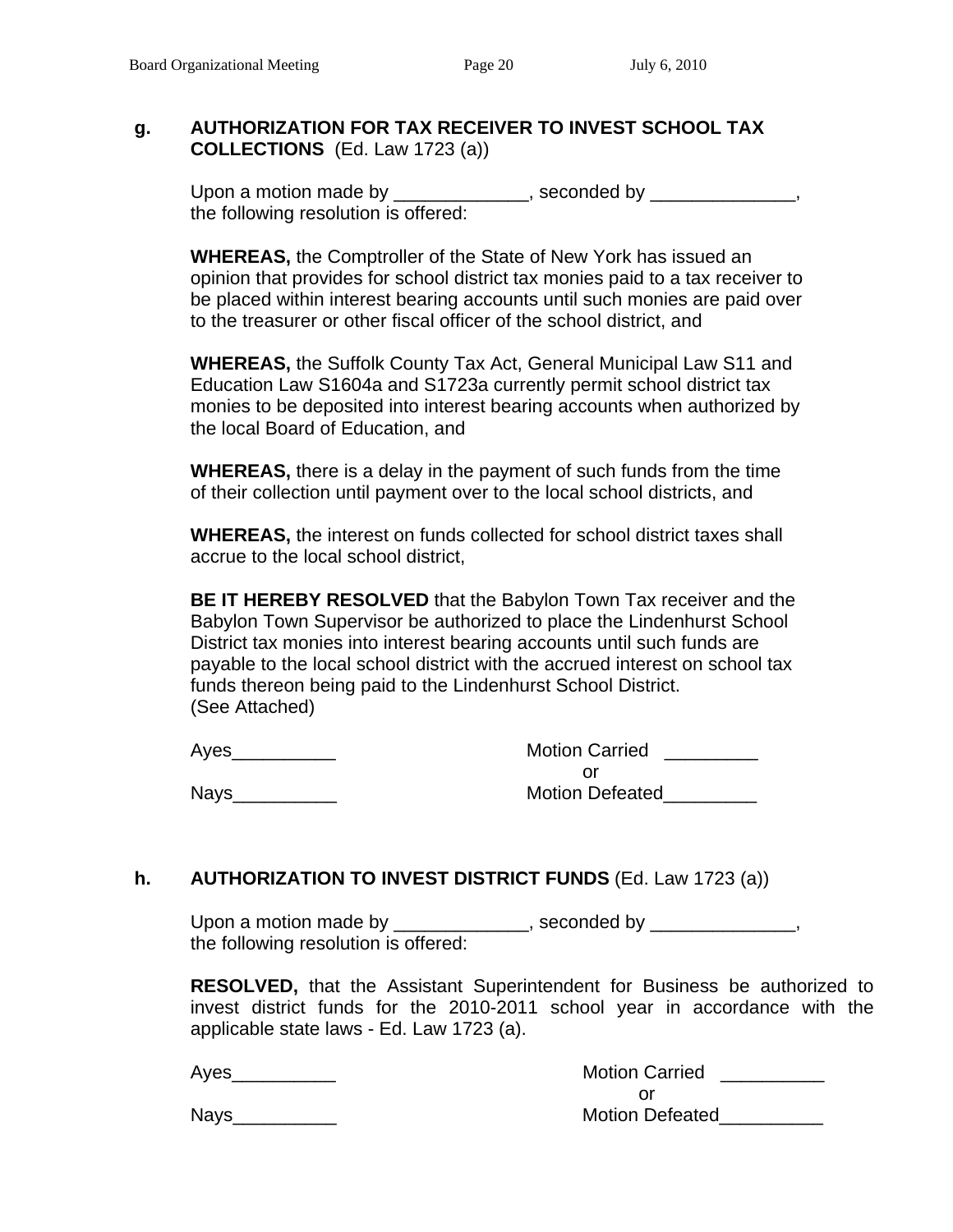### **i. AUTHORIZATION FOR VICE-PRESIDENT TO EXERCISE DUTIES OF PRESIDENT IN THE EVENT OF ABSENCE OR DISABILITY**

Upon a motion made by \_\_\_\_\_\_\_\_\_\_\_\_\_, seconded by \_\_\_\_\_\_\_\_\_\_\_\_\_, the following resolution is offered:

 **RESOLVED,** that the Vice-President is authorized to exercise the duties of the President in the event of absence or disability of the President of the Board of Education.

| Aves | <b>Motion Carried</b>  |  |
|------|------------------------|--|
|      |                        |  |
| Nays | <b>Motion Defeated</b> |  |

#### **IX. OTHER ITEMS**

#### **a. READOPTION OF BOARD POLICIES AND CODE OF ETHICS** (Ed. Law 1709, 2503)

Upon a motion made by \_\_\_\_\_\_\_\_\_\_\_\_\_, seconded by \_\_\_\_\_\_\_\_\_\_\_\_\_, the following resolution is offered:

 **RESOLVED,** that the Board of Education readopt all of the policies in the District Policy Manual, including the Code of Ethics, for the 2010-2011 school year.

Nays\_\_\_\_\_\_\_\_\_\_\_\_

| Ayes | <b>Motion Carried</b>  |  |
|------|------------------------|--|
|      |                        |  |
| Nays | <b>Motion Defeated</b> |  |

#### **b. ESTABLISH MILEAGE REIMBURSEMENT RATE**  (Ed. Law 2118)

Upon a motion made by \_\_\_\_\_\_\_\_\_\_\_\_\_, seconded by \_\_\_\_\_\_\_\_\_\_\_\_\_, the following resolution is offered:

 **RESOLVED,** that the Board of Education establish the mileage rate for reimbursement to school district employees for mileage used while conducting school business, at the IRS rate for the 2010-2011 school year.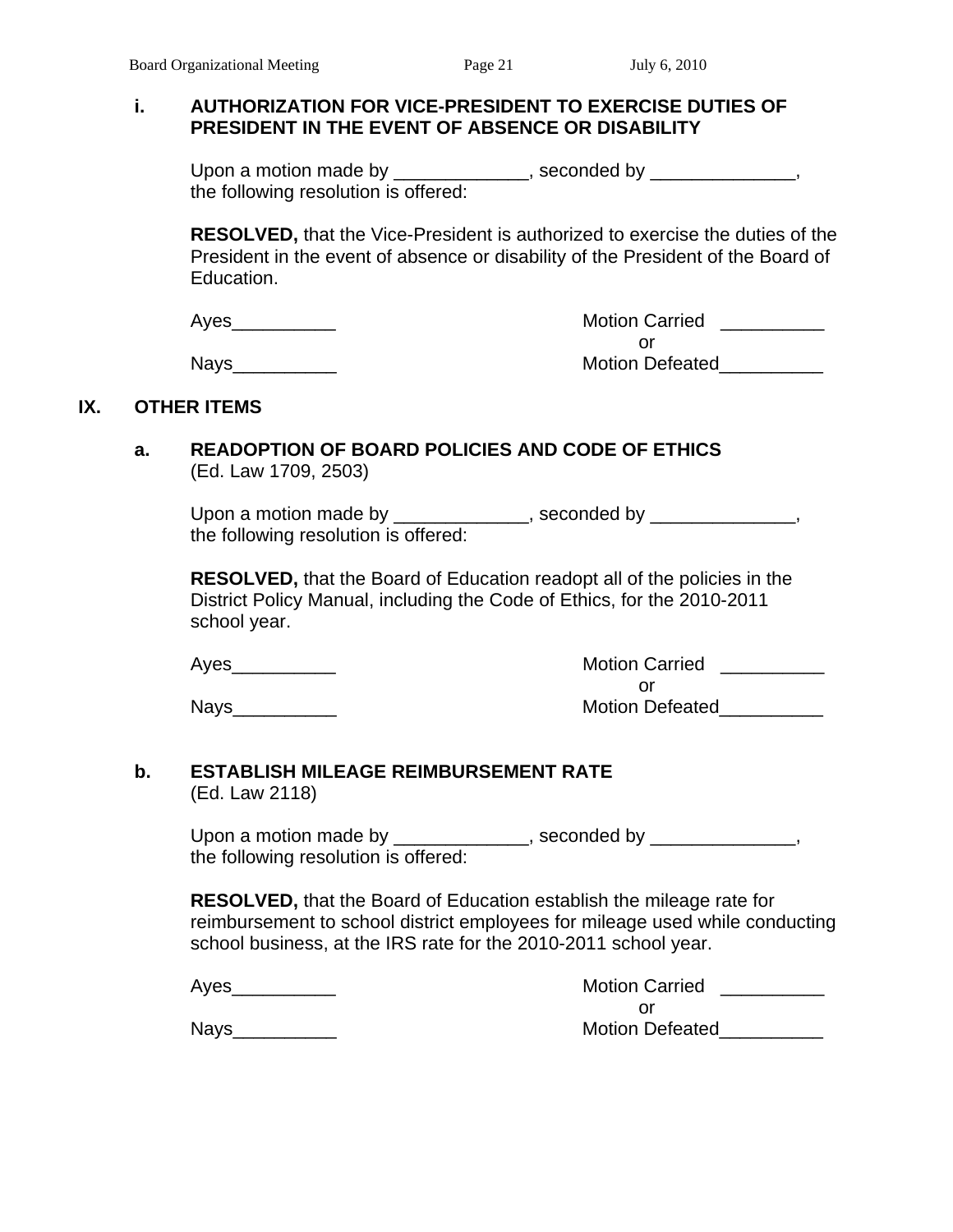#### **c. PER DIEM MEAL ALLOWANCES**

Upon a motion made by \_\_\_\_\_\_\_\_\_\_\_\_, seconded by \_\_\_\_\_\_\_\_\_\_\_\_, the following resolution is offered:

 **RESOLVED,** that the Board of Education establish the per diem meal allowance for the Lindenhurst School District in accordance with Chapter 31 of the Laws of 1991 as follows:

Maximum Cost of \$62.50 per day, or reimbursement of actual costs if less.

Allowance for each meal shall be in accordance with the following schedule:

| Dinner: \$35.00 | Lunch: \$17.50 | Breakfast: \$10.00    |
|-----------------|----------------|-----------------------|
| Ayes            |                | <b>Motion Carried</b> |
|                 |                | Οľ                    |

Nays\_\_\_\_\_\_\_\_\_\_ Motion Defeated\_\_\_\_\_\_\_\_\_\_

## **d. OPTION TO HAVE A REGULAR BUSINESS MEETING AFTER THE ANNUAL ORGANIZATIONAL MEETING**

Upon a motion made by \_\_\_\_\_\_\_\_\_\_\_\_\_, seconded by \_\_\_\_\_\_\_\_\_\_\_\_\_, the following resolution is offered:

 **RESOLVED,** that the Board of Education may conduct a regular business meeting at the conclusion of the annual organizational meeting.

Ayes **Axes** Ayes **Axes** Ayes **Axes** Assembly Motion Carried **Axes** Ayes **Axes** Ayes **Axes** Ayes **Axes** Ayes **Ayes** Ayes **Ayes Ayes Ayes Ayes Ayes Ayes Ayes Ayes Ayes Ayes Ayes Ayes Ayes Ayes Aye** or and the contract of the contract of the contract of the contract of the contract of the contract of the contract of the contract of the contract of the contract of the contract of the contract of the contract of the con Nays\_\_\_\_\_\_\_\_\_\_ Motion Defeated\_\_\_\_\_\_\_\_\_\_

#### **e. APPOINTMENT OF VOTING DELEGATE AND ALTERNATE TO NYSSBA ANNUAL MEETING, October 21 -24, 2010 In New York City.**

Upon a motion made by \_\_\_\_\_\_\_\_\_\_\_\_\_, seconded by \_\_\_\_\_\_\_\_\_\_\_\_\_, the following resolution is offered:

**RESOLVED,** that the Board of Education appoint a Voting Delegate and Alternate to represent them at the New York State School Boards Association's annual meeting in New York, New York. October 21-24, 2010.

| Aves | <b>Motion Carried</b>  |  |
|------|------------------------|--|
|      |                        |  |
| Nays | <b>Motion Defeated</b> |  |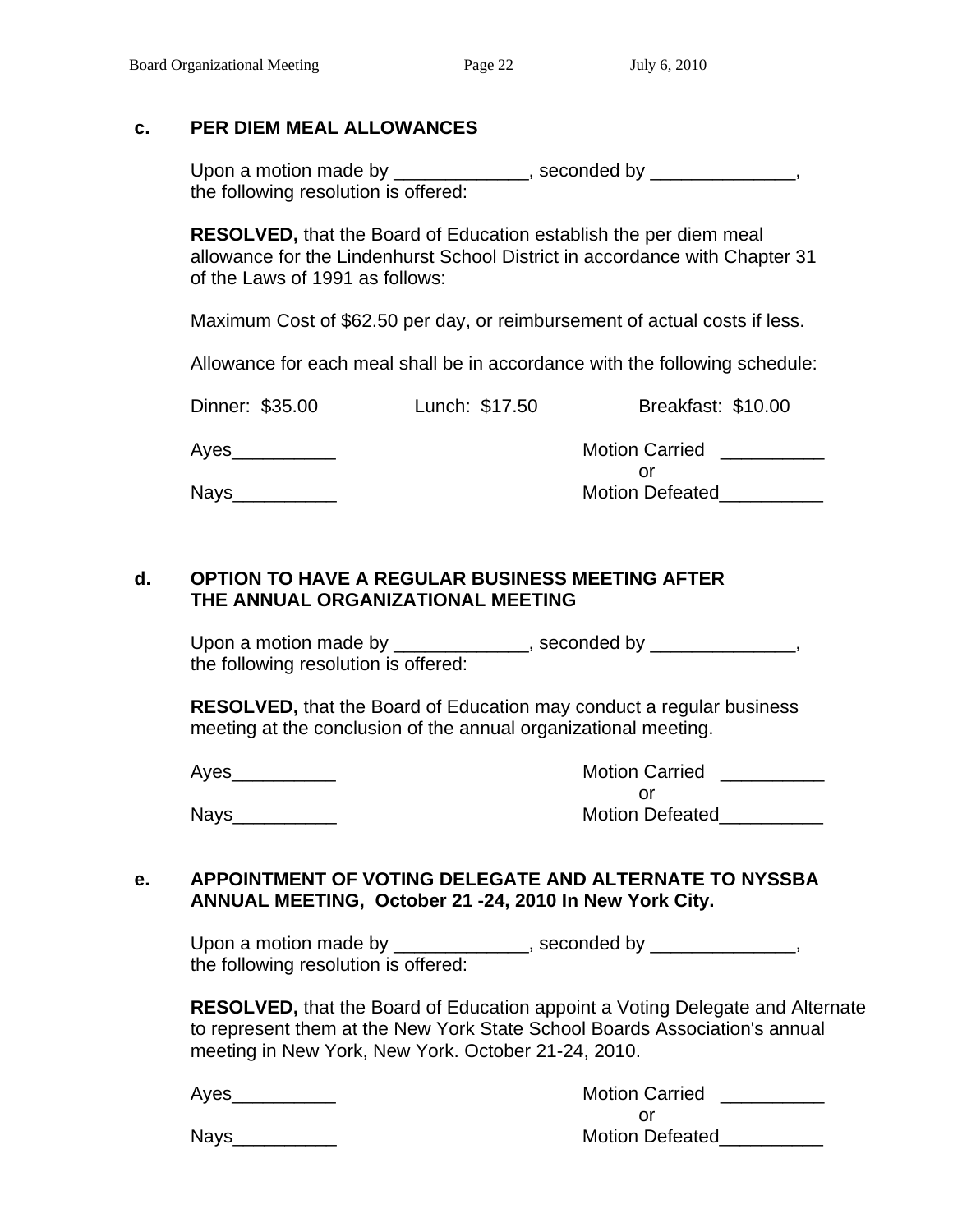#### **f. ADOPTION OF APPROVED RELIGIOUS HOLIDAYS FOR 2010-2011 SCHOOL YEAR**

Upon a motion made by \_\_\_\_\_\_\_\_\_\_\_\_\_, seconded by \_\_\_\_\_\_\_\_\_\_\_\_\_, the following resolution is offered:

 **RESOLVED,** that the Board of Education adopt the days of religious observance recognized by the Commissioner of Education for the 2010-2011 school year as listed in schedule D. No. 8 of this agenda, and to empower the administration to utilize the attendance correction technique on such of the days as may actually benefit the district.

Note: See enclosed schedule D No. 8

| Aves |  |  |
|------|--|--|
|      |  |  |

Motion Carried **Motion Carried** or and the contract of the contract of the contract of the contract of the contract of the contract of the contract of the contract of the contract of the contract of the contract of the contract of the contract of the con Nays\_\_\_\_\_\_\_\_\_\_ Motion Defeated\_\_\_\_\_\_\_\_\_\_

## **g. CREDIT CARDS**

 **Whereas** the Lindenhurst Board of Education desires to obtain financial accommodations from Chase Bank USA. N.A. pursuant to the use of a number of business card account numbers, the related accounts and cards bearing such account numbers (collectively, the "Cards"); and

 **Whereas**, the District intends to authorize its employees and agents to use such Cards for and in connection with District business on behalf of the District; and

 **Whereas,** the Bank will not issue such Cards, unless the District agrees to obligate itself for the prompt payment of credit extended pursuant to the use of such Cards, including credit extended pursuant to the use of a Card for either purchases or cash advance transactions, whether such use or indebtedness was authorized or unauthorized by the District.

 **NOW, THEREFORE**, be it resolved that the District shall apply to the Bank for the issuance of Cards in the names of such employees and agents of the District as may be designated to the Bank;

 **BE IT FURTHER RESOLVED** that the Treasurer of the District, and the Assistant Superintendent for Business are hereby authorized, directed and empowered, in the name of the District, to execute a Business Card Agreement in the form approved by such individual and take such actions as are contemplated thereby;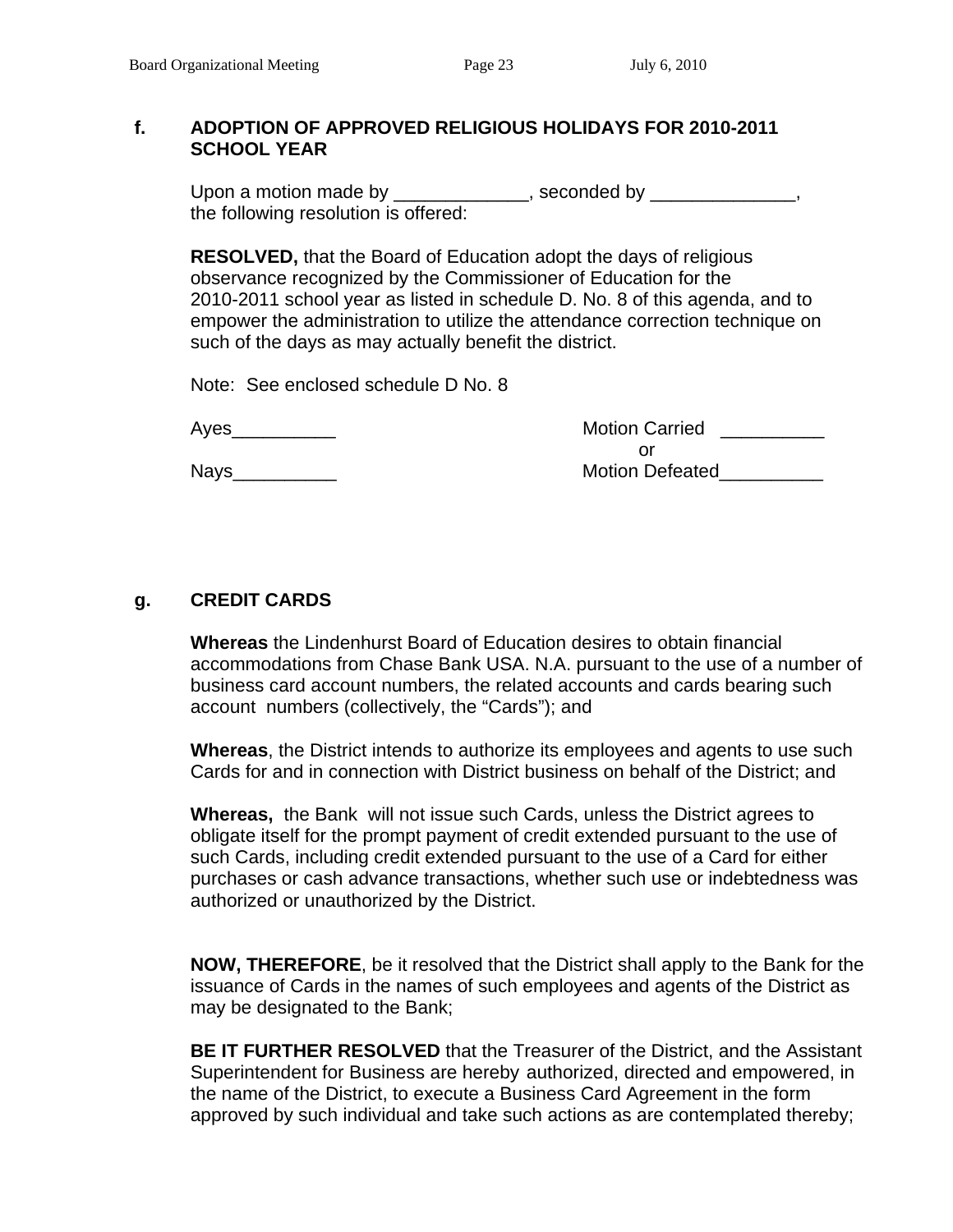**BE IT FURTHER RESOLVED** that the Bank is authorized to act upon these resolutions until written notice of their revocation is delivered to the Bank.

Note: See Attached

 Ayes\_\_\_\_\_\_\_\_\_\_ Motion Carried \_\_\_\_\_\_\_\_\_\_ or and the contract of the contract of the contract of the contract of the contract of the contract of the contract of the contract of the contract of the contract of the contract of the contract of the contract of the con Nays\_\_\_\_\_\_\_\_\_\_ Motion Defeated\_\_\_\_\_\_\_\_\_\_

## **i. CREDIT CARDS DISTRIBUTION**

The District has recognized in Board of Education Policy No. 7111 that specific District employees will be issued a District credit card to assist with their job responsibilities. Job titles that are issued a District credit card will be determined by the Superintendent and reported to the Board of Education. Credit cards currently assigned are as follows:

| <b>Chase Credit Card</b><br><b>Richard Nathan</b><br>Buildings & Grounds (27)<br>vehicle as per attached) | Fleet One Credit Card (one for each district |
|-----------------------------------------------------------------------------------------------------------|----------------------------------------------|
|-----------------------------------------------------------------------------------------------------------|----------------------------------------------|

 Ayes\_\_\_\_\_\_\_\_\_\_ Motion Carried \_\_\_\_\_\_\_\_\_\_ or and the contract of the contract of the contract of the contract of the contract of the contract of the contract of the contract of the contract of the contract of the contract of the contract of the contract of the con Nays\_\_\_\_\_\_\_\_\_\_ Motion Defeated\_\_\_\_\_\_\_\_\_\_

## **j. FEE SCHEDULE**

Upon a motion made by \_\_\_\_\_\_\_\_\_\_\_\_\_, seconded by \_\_\_\_\_\_\_\_\_\_\_\_\_, the following resolution is offered:

 RESOLVED that the Board of Education, upon the recommendation of the Superintendent, adopt a fee schedule for use of district facilities for the 2010-2011 school year, as per attached.

Note: See Attached